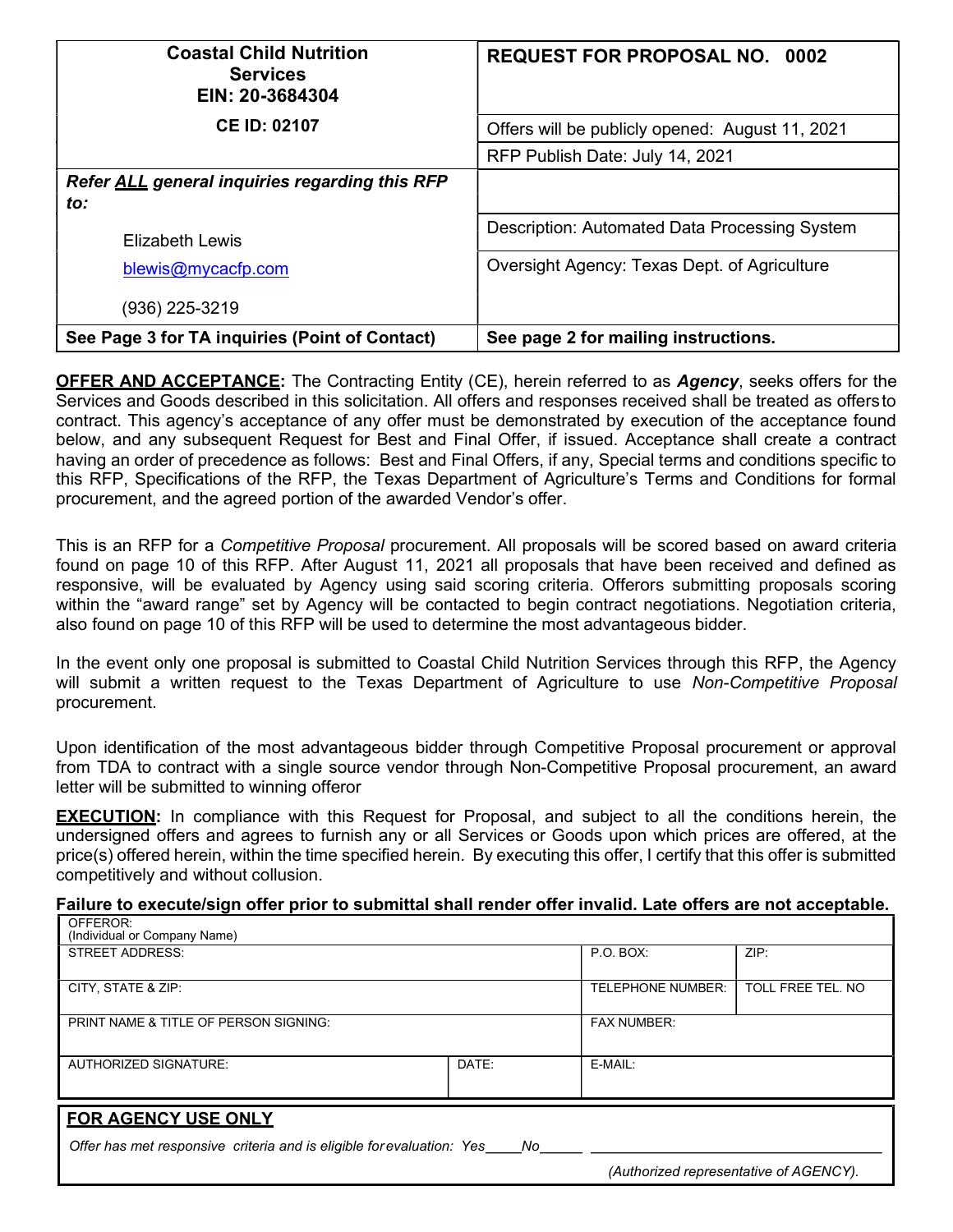ACCEPTANCE OF OFFER: If any or all parts of this offer are accepted, an authorized representative of AGENCY shall affix their signature hereto and this document and the documents identified above shall then constitute the written agreement between the parties. A copy of this acceptance will be forwarded to the awarded Vendor(s).

| <b>I FOR AGENCY USE ONLY</b>             |        |                                             |
|------------------------------------------|--------|---------------------------------------------|
| Offer accepted and contract awarded this | dav of | 20, as indicated on attached certification, |
| l bv                                     |        | (Authorized representative of AGENCY).      |

**DELIVERY INSTRUCTIONS:** The Offeror must deliver one (1) signed original of the Offer to Issuing Agency in a sealed package with Company Name and RFP Number (0002) clearly marked on the front. Offeror must return all pages of this solicitation listed under Item VI. (6) of the RFP in their response. Mail or drop off envelope to one of the addresses show below. It is the responsibility of the Offeror to have the offer in this Office by the specified time and date of opening.

| <b>Postal Delivery:</b>                            |  |  |  |
|----------------------------------------------------|--|--|--|
| <b>Coastal Child Nutrition Services</b><br>Agency: |  |  |  |
| Address: 1607 S. Chestnut Street, Ste M            |  |  |  |
| Lufkin, TX 75901                                   |  |  |  |
| Attn:<br>RFP 0002                                  |  |  |  |
| In Person Delivery:                                |  |  |  |
| 1607 S. Chestnut Street, Ste M, Lufkin TX 75901    |  |  |  |
| 8:00 a.m. to 5:00 p.m. Monday through Friday       |  |  |  |

Sealed offers, subject to the conditions made a part hereof, will be received until 5:00 p.m. on August 11, 2021. Offers must be submitted in a sealed package with the Execution page signed and dated by an official authorized to bind the Offeror's firm. Failure to return a signed offer shall result in disqualification. All offers must comply with Section VI, Proposal Content and Organization.

Offers will not be accepted by electronic means. All inquiries regarding the RFP specifications or requirements are to be addressed to the contact person listed on Page One. Agency will follow procedures addressed in the State of Texas Procurement Manual, found at:

https://comptroller.texas.gov/purchasing/publications/procurement-manual.php

NON-RESPONSIVE OFFERS: Offeror's bid will be deemed non-responsive by Agency. and will be rejected without further consideration or evaluation if statements such as the following are included:

- "This offer does not constitute a binding offer",
- "This offer will be valid only if this offer is selected as a finalist or in the competitive range",
- "The Offeror does not commit or bind itself to any terms and conditions by this submission",
- "This document and all associated documents are non-binding and shall be used for discussion purposes only",
- "This offer will not be binding on either party until incorporated in a definitive agreement signed by authorized representatives of both parties", or
- A statement of similar intent.

OFFEROR'S LICENSE OR SUPPORT AGREEMENTS: The terms and conditions of the Offeror's standard Services, license, maintenance or other agreement(s) applicable to Services, Software and other Products acquired under this RFP may apply to the extent such terms and conditions do not materially change the terms and conditions of this RFP. In the event of any conflict between the terms and conditions of this RFP and the Offeror's standard agreement(s), the terms and conditions of this RFP relating to audit and records, jurisdiction, choice of law, the State of Texas sealed bid procurement requirements found at https://comptroller.texas.gov/purchasing/publications/procurement-manual.php, the remedy for intellectual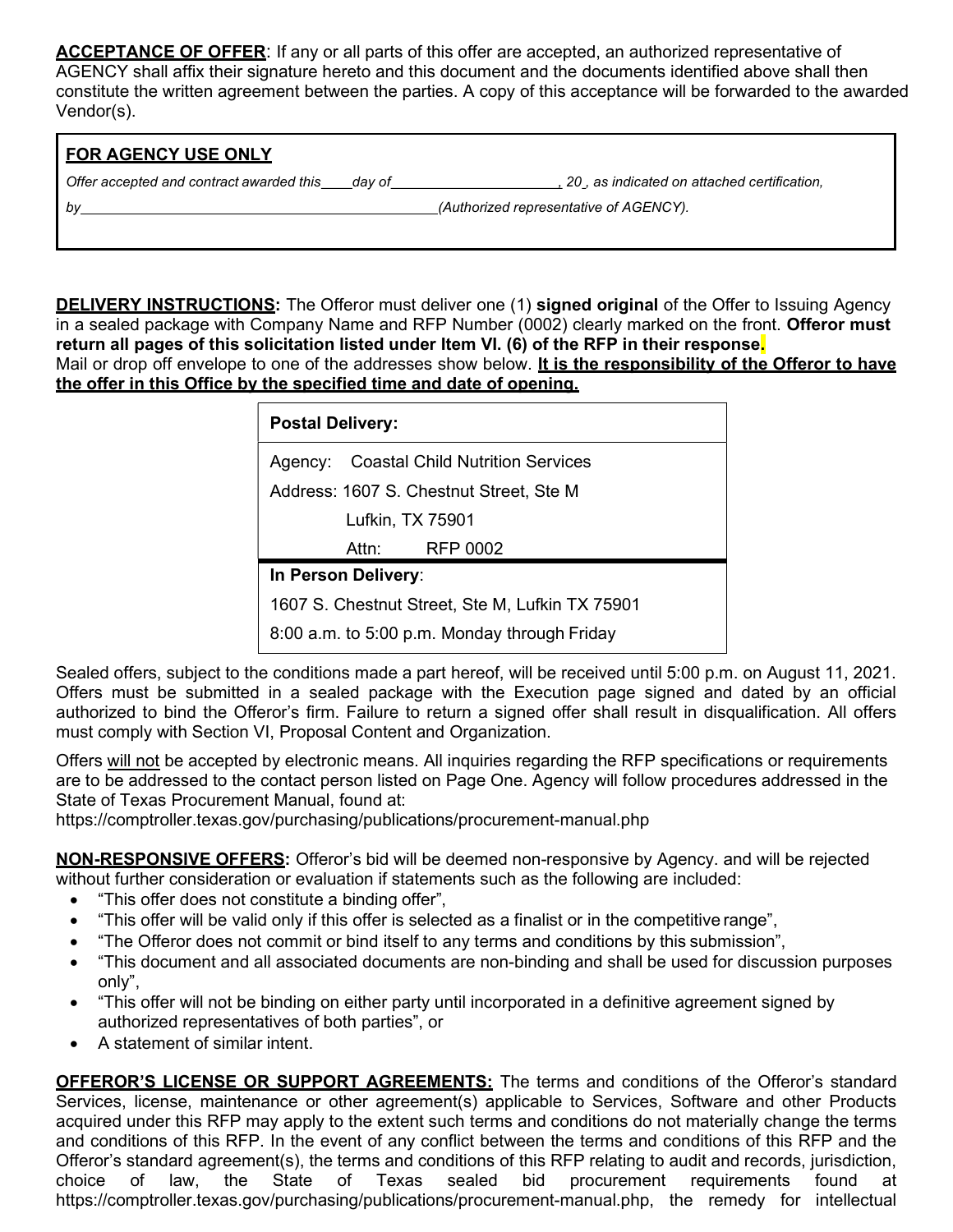property infringement and the exclusive remedies and limitation of liability herein shall apply in all cases and supersede any provisions contained in the Offeror's relevant standard agreement or any other agreement. Agency shall not be obligated under any standard license and/or maintenance or other Offeror agreement(s) to indemnify or hold harmless the Offeror, its licensors, successors or assigns, nor arbitrate any dispute, nor pay late fees, legal fees or other similar costs.

**DIGITAL IMAGING:** Agency will digitize the Offeror's response and any awarded contract together with associated contract documents. This electronic copy shall be a preservation record, and serve as the official record of this solicitation with the same force and effect as the original written documents comprising such record. Any printout or other output readable by sight shown to reflect such record accurately is an "original."

QUESTIONS CONCERNING RFP: Written questions concerning this RFP will be received until July 30, 2021 at 5:00 pm CST. They must be sent via e-mail to the Agency's Points of Contact (see below): Please insert "Questions for RFP 0002" as the subject for the email or fax submission.

Agency will respond to an answer to all submitted questions directly back to sender and post all questions and answers under RFP 0002 Addendum on their website at www.mycacfp.com/rfp0002. Oral answers will not be provided.

Offeror contact regarding this RFP with anyone other than Elizabeth Lewis may be grounds for rejection of said Offeror's offer.

Critical updated information may also be included in this Addendum. It is important that all Offerors bidding on this RFP periodically check www.mycacfp.com/rfp0002 for any and all Addenda that may be issued prior to the offer opening date.

**BASIS FOR REJECTION:** Agency reserves the right to reject any and all offers, in whole or in part; by deeming the offer unsatisfactory as to quality or quantity, delivery, price or service offered; non-compliance with the specifications or intent of this solicitation; lack of competitiveness; error(s) in specifications or indications that revision would be advantageous to Agency; cancellation or other changes in the intended project, or other determination that the proposed specification is no longer needed; limitation or lack of available funds; circumstances that prevent determination of the best offer; or any other determination that rejection would be in the best interest of Coastal Child Nutrition Services.

NOTICE TO OFFERORS: Agency may, but will not be required to, evaluate or consider any additional terms and conditions submitted with an Offeror's response. This applies to any language appearing in or attached to the document as part of the Offeror's response. By execution and delivery of this Invitation for Offer and response(s), the Offer agrees that any additional terms and conditions, whether submitted purposely or inadvertently, shall have no force or effect unless such are specifically accepted by the Agency.

**LATE OFFERS:** Regardless of cause, late offers will not be accepted and will automatically be disqualified from further consideration. It shall be the Offeror's sole risk to ensure delivery at the designated office by the designated time. Post Mark on mailed offers will be used to determine timely submission. Offers submitted in person must have a date stamp and initials of the receiving officer at our designated location. Late offers will not be opened and may be returned to the Offeror at the expense of the Offeror or destroyed if requested.

**POINTS OF CONTACT:** Contact by the Offeror with the persons shown below for contractual and technical matters related to this RFP.

| <b>Agency Point of Contact</b> |  |
|--------------------------------|--|
| Flizabeth Lewis                |  |
| blewis@mycacfp.com             |  |
| (936) 225-3219                 |  |

# See Item VI. (6) for information on what documents are required to be submitted back to qualify as an eligible offer.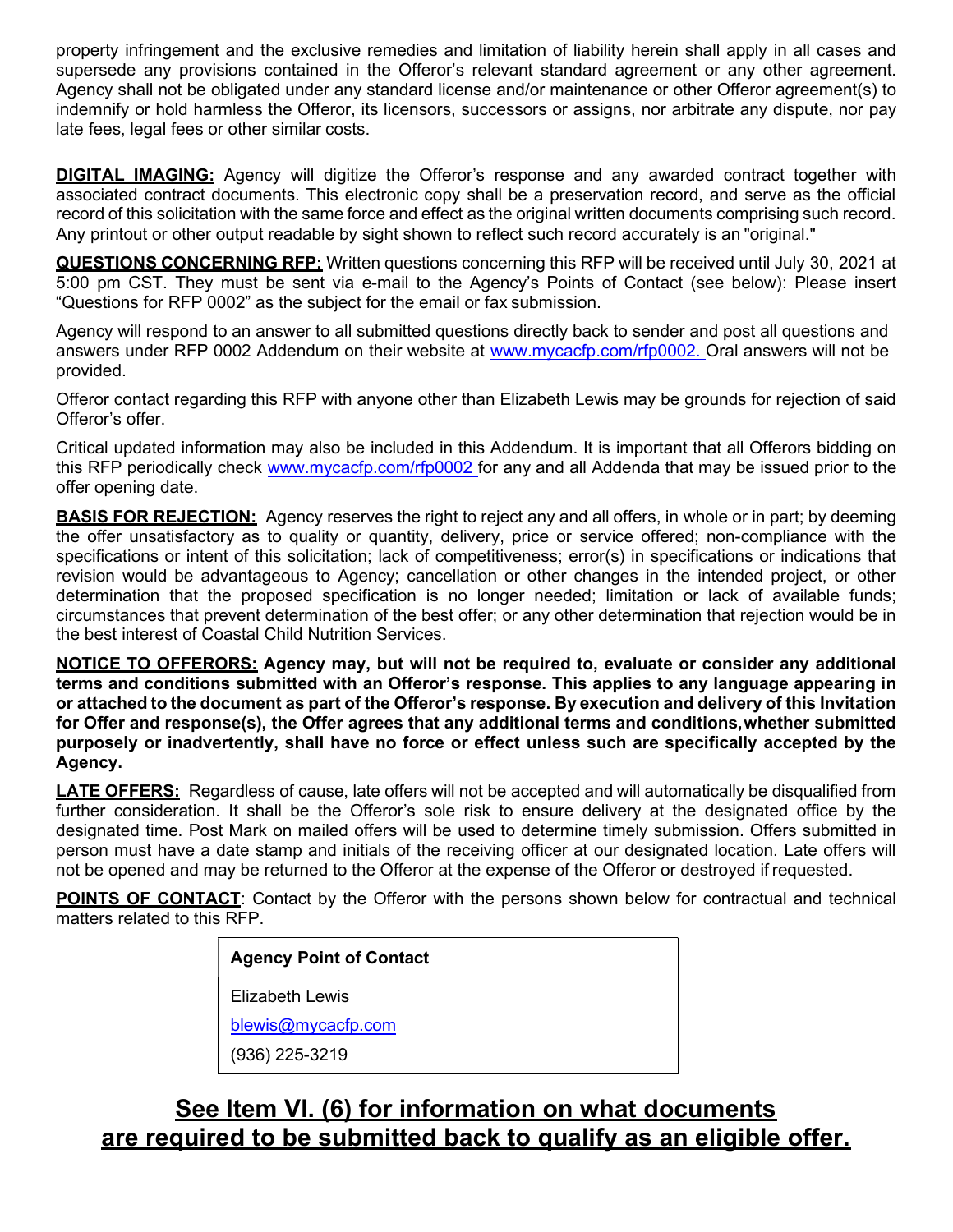# **Table of Contents**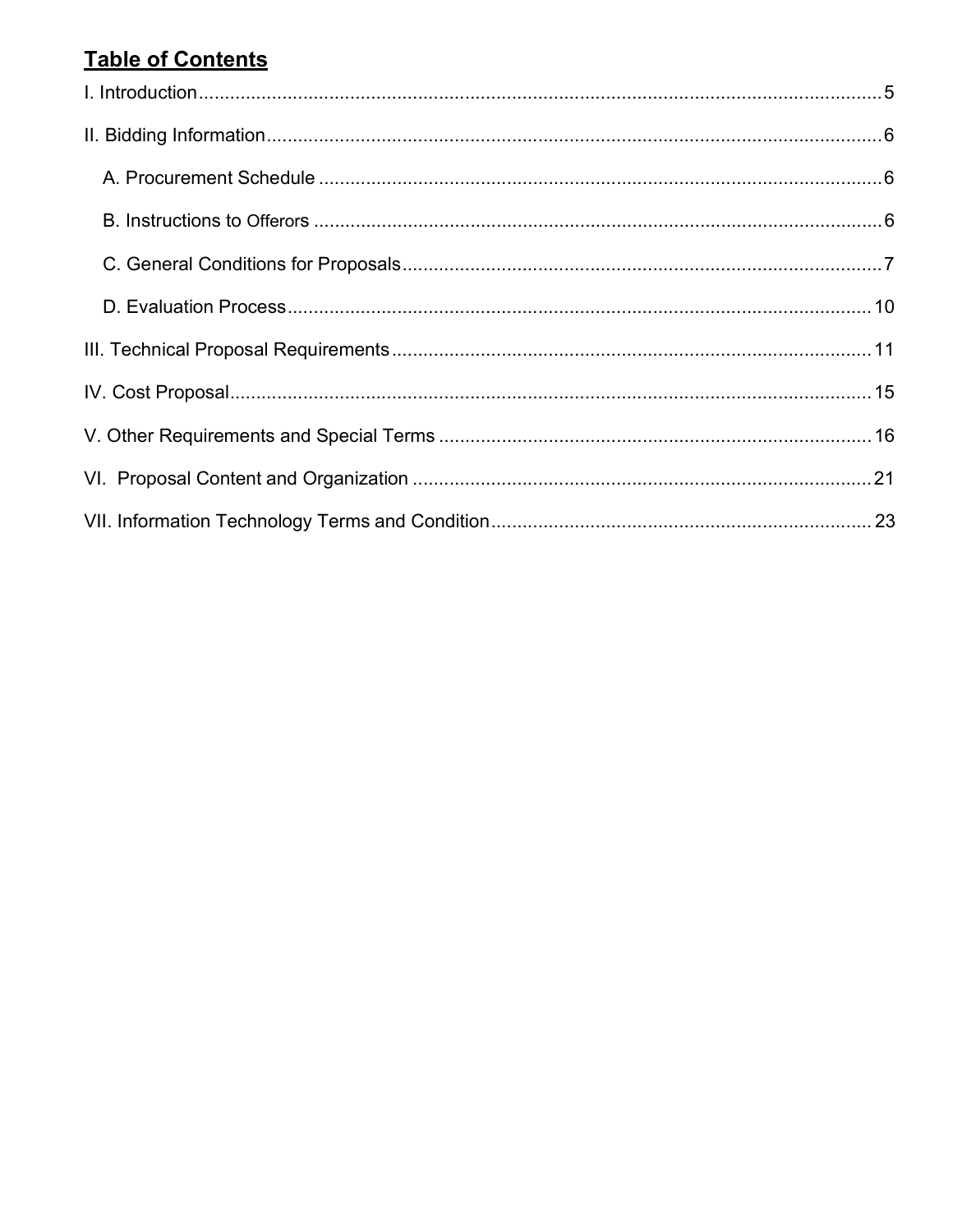# I. Introduction

The purpose of this RFP and any resulting contract award is to solicit offers for a turn key automated data processing system, as identified under item C1 below and based on specific parameters listed in Sections 3 - 5. Agency believes that the requested items in this request for offers may be proprietary to one offeror under Texas Government Code § 2155.067; however, Agency strongly encourages offers from all qualified respondents that may be able to provide the requested items. In general terms, the turn key automated data processing system must include: (1) a client side interface (front end) for CACFP data input in to a Windows based and/ android based environment; (2) a sponsor side interface (back end) for data interpretation and CACFP claims processing and reporting into a Windows based environment; (3) Technical Assistant of data processing system to Agency. Definite Quantity Contract: This request is for a fixed-price contract between the awarded Vendor and the Coastal Child Nutrition Services to furnish a pre-determined quantity of a *Good* or Service during a specified period of time.

- a) Indefinite Quantity Contract. This solicitation will establish a Convenience Contract for an indefinite quantity contract between a Vendor and the Agency. The quantity of Goods or Services is undetermined. An estimated quantity based on past history are used as a guide, but shall not be a definitive representation by the Contracting Entity of any specific purchase volume under any contract made pursuant to this solicitation.
- b) The contract effective date for this agreement goes into effect (tentatively) on October 1, 2021. Agency will make every effort to negotiate in good faith to provide Vendor with CACFP client data prior to the Contract effective date for transfer into Vendor's system. In the event this RFP or resulting award is delayed or Vendor experiences valid reasons that delays the transition of Agency data into Vendor's system, Agency reserves the right to delay the contract effective date a maximum of 30 days from the tentatively set date of October 1, 2021. In the event the contract effective date is moved to another month other than October 2021, Agency's CEO and Vendor will amend this contract to reflect a shorter contract period.

## References:

The following publications were instrumental in providing Agency with RFP requirements and legal narrative and format for this RFP:

- Texas Department of Agriculture CACFP Child Care Centers Handbook, Section 7000: Financial Management…http://squaremeals.org/Portals/8/FND%20Forms/Program%20Handbooks/CCC%20Ha ndbook%20-%20Section%207000%202017\_02\_07.pdf
- United States Department of Agriculture Food and Nutrition Service, FNS Instruction: 796.2 Revision 4…https://www.fns.usda.gov/sites/default/files/796-2%20Rev%204.pdf
- U.S. Government Publishing Office, e-CFR, Part 226: Child and Adult Care Food Program… https://www.ecfr.gov/cgi-bin/textidx?SID=4c211a738d6109939c6054a6286ac109&mc=true &node=pt7.4.226&rgn=div5
- Texas Comptroller, The State of Texas Procurement Manual… https://comptroller.texas.gov/purchasing/publications/procurement-manual.php
- State of North Carolina, Interactive Purchasing System... https://www.ips.state.nc.us/IPS/DeptBids.aspx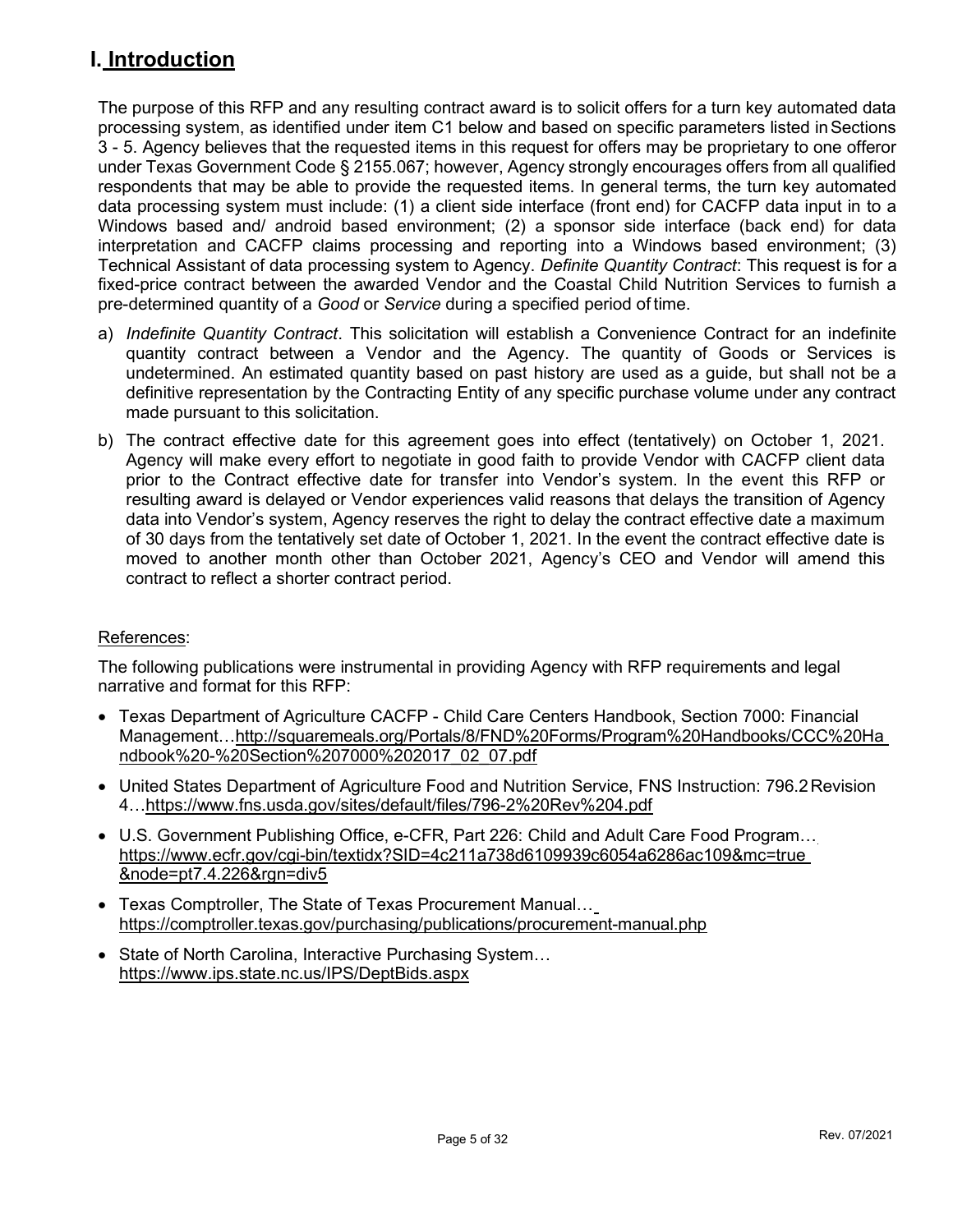# II. Bidding Information

## A. Procurement Schedule

The Director of Coastal Child Nutrition Services. will make every effort to adhere to the following schedule:

| <b>Action</b>                                | <b>Responsibility</b>     | <b>Date</b>               |
|----------------------------------------------|---------------------------|---------------------------|
| Issue of RFP                                 | Elizabeth Lewis           | 07/14/2021                |
| Deadline To Submit Additional Questions      | <b>Potential Offerors</b> | 07/30/2021                |
| Response to Written Questions/RFP Amendments | Elizabeth Lewis           | 08/04/2021                |
| <b>Submission of Offer Deadline</b>          | Offeror(s)                | 08/11/2021                |
| Opening of Bids and Offer Evaluation         | Elizabeth Lewis           | 08/12/2021                |
| Selection of Vendor                          | Elizabeth Lewis           | 08/16/2021                |
| Negotiations (optional)                      | Elizabeth Lewis           | TBA                       |
| <b>Contract Award</b>                        | Elizabeth Lewis           | 08/17/2021                |
| <b>Protest Deadline</b>                      | <b>Offerors</b>           | 10 days<br>after<br>award |

## B. Instructions to Offerors

Additional acronyms, definitions and abbreviations may be included in the text of the RFP.

- 1) Offers submitted electronically, or via facsimile (FAX) machine will not be accepted;
- 2) **EXECUTION:** Failure to sign under EXECUTION section, mark all required responses in Section 5, or submit incomplete information in Sections 3 and 4 will render offer invalid..
- 3) TIME FOR CONSIDERATION: Unless otherwise indicated on the first page of this document, the Offeror's offer must be valid for thirty (30) days from the date of offer opening
- 4) PROMPT PAYMENT DISCOUNTS: Offerors are urged to compute all discounts into the price offered. If a prompt payment discount is offered, it will not be considered in the award of the Agreement except as a factor to aid in resolving cases of identical prices.
- 5) MISCELLANEOUS: Masculine pronouns shall be read to include feminine pronouns and the singular of any word or phrase shall be read to include the plural and vice versa.
- 6) ORGANIZATION: Offerors are directed to carefully review Section VI herein and fully comply with the content and organizational requirements therein.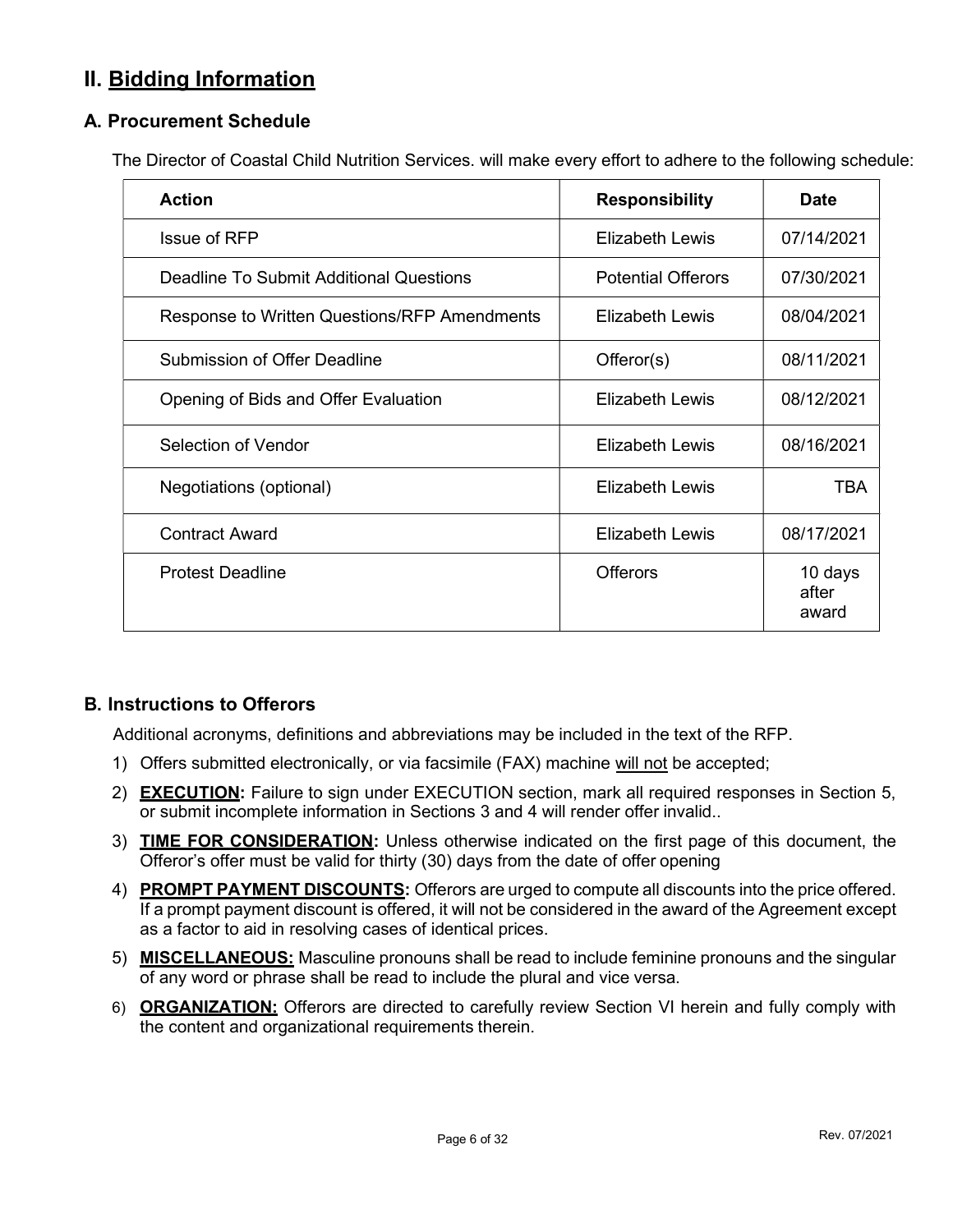## C. General Conditions for Proposals

- 1) **DEFINITIONS, ACRONYMS AND ABBREVIATIONS:** The following are additional defined terms:
	- a) **Automated Data Processing Equipment**: Automatic data processing equipment is defined in 41 CFR, Subpart 1-4.1102-1 as "general purpose commercially available, mass produced automatic data processing components and the equipment systems created from them regardless of use, size, capacity or price that are designed to be applied to the solution or processing of a variety of problems or applications and are not specifically designed (not configured) for any specific application." This definition includes

a. Digital, analog or hybrid computer equipment and automated fingerprint equipment (including personal computers).

b. Auxiliary or accessorial equipment such as data communications terminals, source data automation recording equipment (e.g., optical character recognition equipment and other data acquisition devices), and data output equipment (e.g., digital plotters, computer output microfilms), etc., to be used in support of digital, analog or hybrid computer equipment, whether cable connected, wire connected, radio connected or selfstanding, and whether selected or acquired with a computer or separately.

c. Data transmission or communications equipment that is selected and acquired solely or primarily for use with a configuration of ADP equipment which includes an electronic computer.

- c) **24x7:** A statement of availability of systems, communications, and/or supporting resources every hour (24) of each day (7 days weekly) throughout every year for periods specified herein. Where reasonable downtime is accepted, it will be stated herein. Otherwise, 24x7 implies NO loss of availability of systems, communications, and/or supporting resources.
- d) Agency: Coastal Child Nutrition Services., Contracting Entity with the Texas Department of Agriculture.
- e) Cost Unit: A cost unit is the unit of monetary funding that this RFP will accept. It includes a separate cost unit for all Goods and Services provided by Vendor to Agency for Software and all Goods and Services provided by Vendor to Agency for Data Processing Services. Software unit costs must be calculated per site type, based on the current level of CCC and AR site types Agency expects to have under contract for PY2021.-2022 (Cost Units should be calculated for a 12 month duration only (in the event this offer is not renewed after the procured 12 month period.
- f) Deliverables: Deliverables, as used herein, shall comprise all Hardware, Vendor Services, professional Services, Software and provided modifications to any Software, and incidental materials, including any Goods, Software or Services access license, data, reports and documentation provided or created during the performance or provision of Services hereunder. Deliverables include "Work Product" and means any expression of Licensor's findings, analyses, conclusions, opinions, recommendations, ideas, techniques, know-how, designs, programs, enhancements, and other technical information; but not source and object code or software.
- g) **Goods:** Includes intangibles such as computer software and hardware
- h) Open Market Contract: A contract for the purchase of Goods or Services not covered by a term, technical, or convenience contract.
- i) Reasonable, Necessary or Proper: as used herein shall be interpreted solely by Agency.
- j) RFP: Request for Proposal
- k) Offeror: Company, firm, corporation, partnership, individual, etc., submitting an offer in response to a solicitation.
- 2) **READ AND REVIEW:** It shall be the Offeror's responsibility to read this entire document, review all enclosures and attachments, and comply with all specifications, requirements and the Agency's intent as specified herein. If a Offeror discovers an inconsistency, error or omission in this solicitation, the Offeror should request a clarification from the Agency's contact person listed on the front page of the solicitation. Questions and clarifications must be submitted in writing and may be submitted by personal delivery, fax or e-mail within the time period identified hereinabove.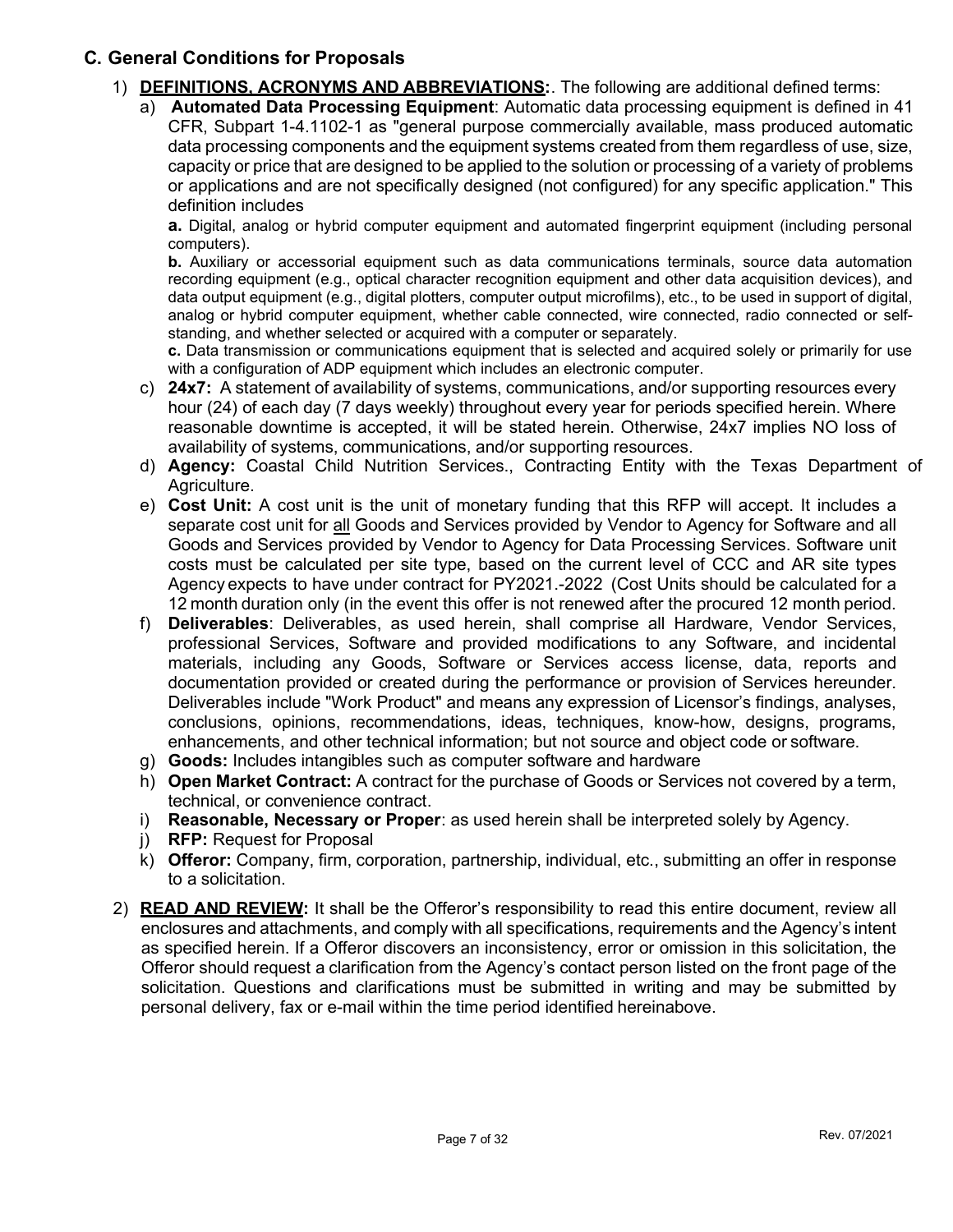- 3) **SITE TYPE:** Site types are Child Care Center (CCC) and At-Risk (AR)
- 4) **TOTAL UNITS:** The projected Total Units for this RFP in regards to software Goods and Services is 130 CCC site types and 10 AR site types. The projected Total Units for this RFP in regards to data processing services and 140 sites. Offerors should use these tallies to determine what their software and data processing bids per unit will be for this 12 month period.
- 5) OFFEROR RESPONSIBILITY: The Offerors will be responsible for investigating and recommending the most effective and efficient technical configuration. Consideration shall be given to the stability of the proposed configuration and the future direction of technology, confirming to the best of their ability that the recommended approach is not short lived. Several approaches may exist for hardware configurations, other products and any software. The Offerors must provide a justification for their proposed hardware, product and software solution(s) along with costs thereof. Offerors are encouraged to present explanations of benefits and merits of their proposed solutions together with any accompanying Services, maintenance, warranties, value added Services or other criteria identified herein. The Offeror acknowledges that, to the extent the awarded contract involves the creation, research, investigation or generation of a future RFP or other solicitation; the Offeror will be precluded from bidding on the subsequent RFP or other solicitation and from serving as a subcontractor to an awarded offeror. The Agency reserves the right to disqualify any bidder if the Agency determines that the bidder has used its position (whether as an incumbent Offeror, or as a subcontractor hired to assist with the RFP development, or as a Offeror offering free assistance) to gain a competitive advantage on the RFP or other solicitation.
- 6) ELIGIBLE VENDOR: The Offeror certifies that in accordance of the State of Texas Procurement Manual, Offeror is not an ineligible vendor.
- 7) **ORAL EXPLANATIONS:** The Agency will not be bound by oral explanations or instructions given at any time during the bidding process or after award. Offeror contact regarding this RFP with anyone other than the Agency contact named on Page 2 above may be grounds for rejection of said Offeror's bid. Agency contact regarding this RFP with any Offeror may be grounds for cancellation of this RFP.
- 8) INSUFFICIENCY OF REFERENCES TO OTHER DATA: Only information that is received in response to this RFP will be evaluated. Reference to information previously submitted or Internet Website Addresses (URLs) will not suffice as a response to this solicitation.
- 9) **CONFLICT OF INTEREST:** The Offeror shall not knowingly employ, during the period of the Agreement, nor in the preparation of any response to this solicitation, any personnel who are employed by a Offeror, who also are in the employ of the Agency and who are providing Services involving, or similar to, the scope and nature of this solicitation or the resulting contract.
- 10) CONTRACT TERM: A contract awarded pursuant to this RFP shall have an effective date as provided in the Notice of Award. The term shall be one (1) year, and will expire upon the anniversary date of the effective date unless otherwise stated in the Notice of Award, or unless terminated earlier. The Agency retains the option to extend the Agreement for four (4) consecutive one (1) year periods at its sole discretion. In addition, any extended agreement will have an economic cost adjustment tied to Producer Price Index (PPI).
- 11) **EFFECTIVE DATE:** This solicitation, including any Exhibits, or any resulting contract or amendment shall not become effective nor bind the Agency until the Agency's CEO has signed the document(s), contract or amendment; the effective award date has been completed on the document(s) by the Agency CEO, and that date has arrived or passed. The Agency shall not be responsible for reimbursing the Vendor for Goods provided nor Services rendered prior to the appropriate signatures and the arrival of the effective date of the Agreement. No contract shall be binding on the Agency until an encumbrance of funds has been made for payment of the sums due under the Agreement.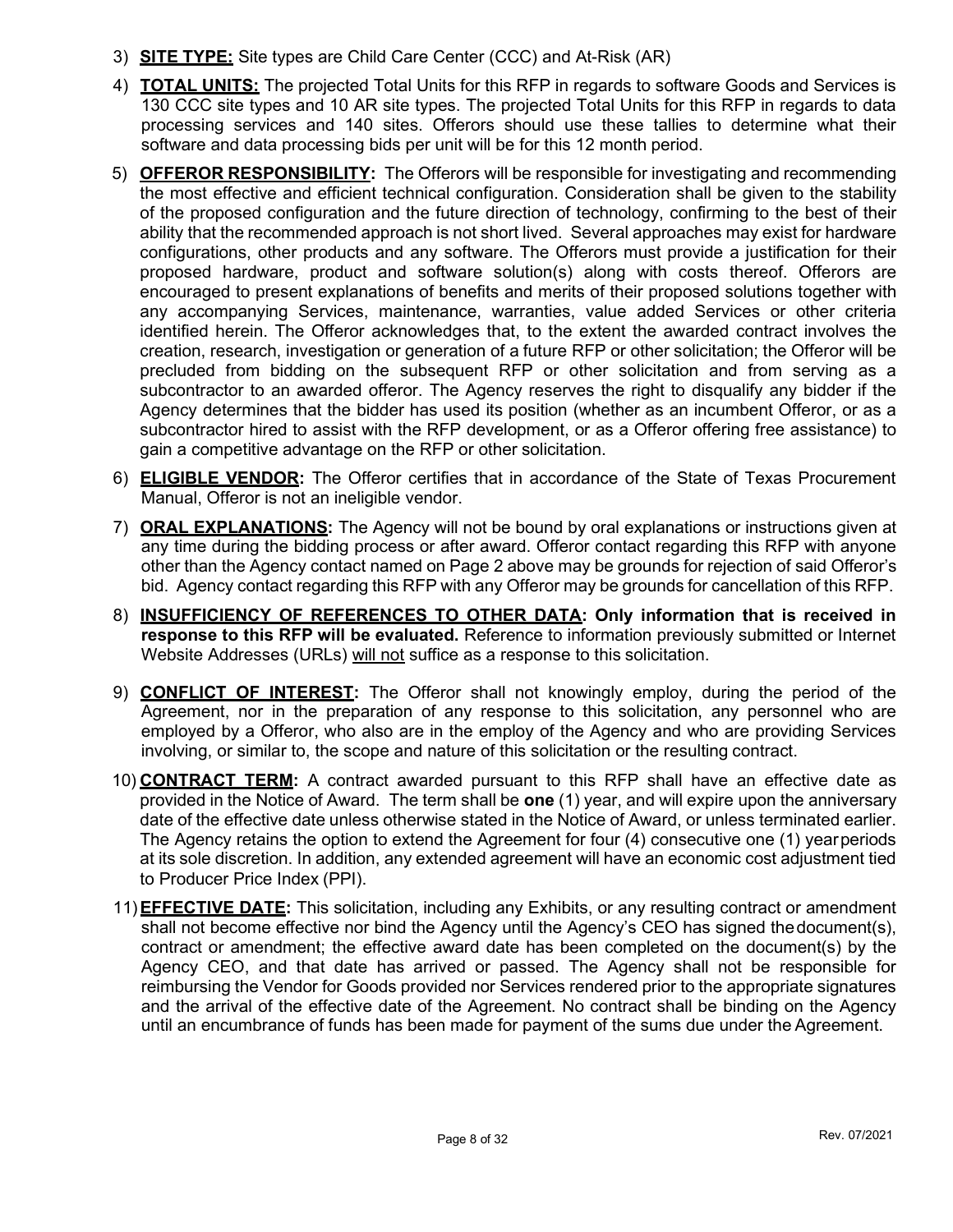- 12) RECYCLING AND SOURCE REDUCTION: It is the policy of this Agency to encourage and promote the purchase of products with recycled content to the extent economically practicable, and to purchase items which are reusable, refillable, repairable, more durable, and less toxic to the extent that the purchase or use is practicable and cost-effective. We also encourage and promote using minimal packaging and the use of recycled/recyclable products in the packaging of Goods purchased. However, no sacrifice in quality of packaging will be acceptable. The Vendor remains responsible for providing packaging that will protect the commodity and contain it for its intended use.
- 13) HISTORICALLY UNDERUTILIZED BUSINESSES: The AGENCY invites and encourages participation in this procurement process by businesses owned by minorities, women, disabled, disabled business enterprises and non-profit work centers for the blind and severely disabled.
- 14) CLARIFICATIONS/INTERPRETATIONS: Any and all amendments or revisions to this document shall be made by written addendum from the Agency on their website (www.mycacfp.com/rfp0002). Offerors may contact the Agency's contact listed on the first page of this document to obtain a written status of contract award. If either a unit price or extended price is obviously in error and the other is obviously correct, the incorrect price will be disregarded.
- 15) RIGHTS RESERVED: While the Agency has every intention to award a contract as a result of this RFP, issuance of the RFP in no way constitutes a commitment by Coastal Child Nutrition Services. to award a contract. Upon determining that any of the following would be in its best interests, the Agency may:
	- a) waive any formality;
	- b) amend the solicitation;
	- c) cancel or terminate this RFP;
	- d) reject any or all offers received in response to this RFP;
	- e) waive any undesirable, inconsequential, or inconsistent provisions of this RFP;
	- f) if the response to this solicitation demonstrate a lack of competition, negotiate directly with one or more Vendors;
	- g) not award, or if awarded, terminate any contract if the Agency determines adequate State funds are not available; or
	- h) if all offers are found non-responsive, determine whether Waiver of Competition criteria may be satisfied, and if so, negotiate with one or more known sources of supply.
- 16) **ALTERNATE OFFERS:** The Agency will not accept alternate offers.
- 17) CO-VENDORS: Offerors may submit an offer as partnerships or other business entities. Such partners or other "co-offerors", if any, shall disclose their relationship fully to the Agency. The Agency shall not be obligated to contract with more than one Vendor. Any requirements for references, financial statements or similar reference materials shall mean **all** such partners or co-Vendors.
- 18) **SUBMITTING AN OFFER:** Each Offeror submitting an offer warrants and represents that:
	- a) The offer is based upon an understanding of the specifications and requirements described in this RFP.
	- b) Costs for developing and delivering responses to this RFP and any subsequent presentations of the offer as requested by the Agency are entirely the responsibility of the Offeror. The Agency is not liable for any expense incurred by the Offerors in the preparation and presentation of their offers.
- 19) **SUBMITTED MATERIALS:** All materials submitted in response to this RFP become the property of the Agency and are to be appended to any formal documentation, which would further define or expand any contractual relationship between the Agency and the Vendor resulting from this RFP process.
- 20) **MODIFICATIONS TO OFFER:** An offer may not be unilaterally modified by the Offeror for a forty five (45) day period following the delivery of the offer, or of any best and final offer.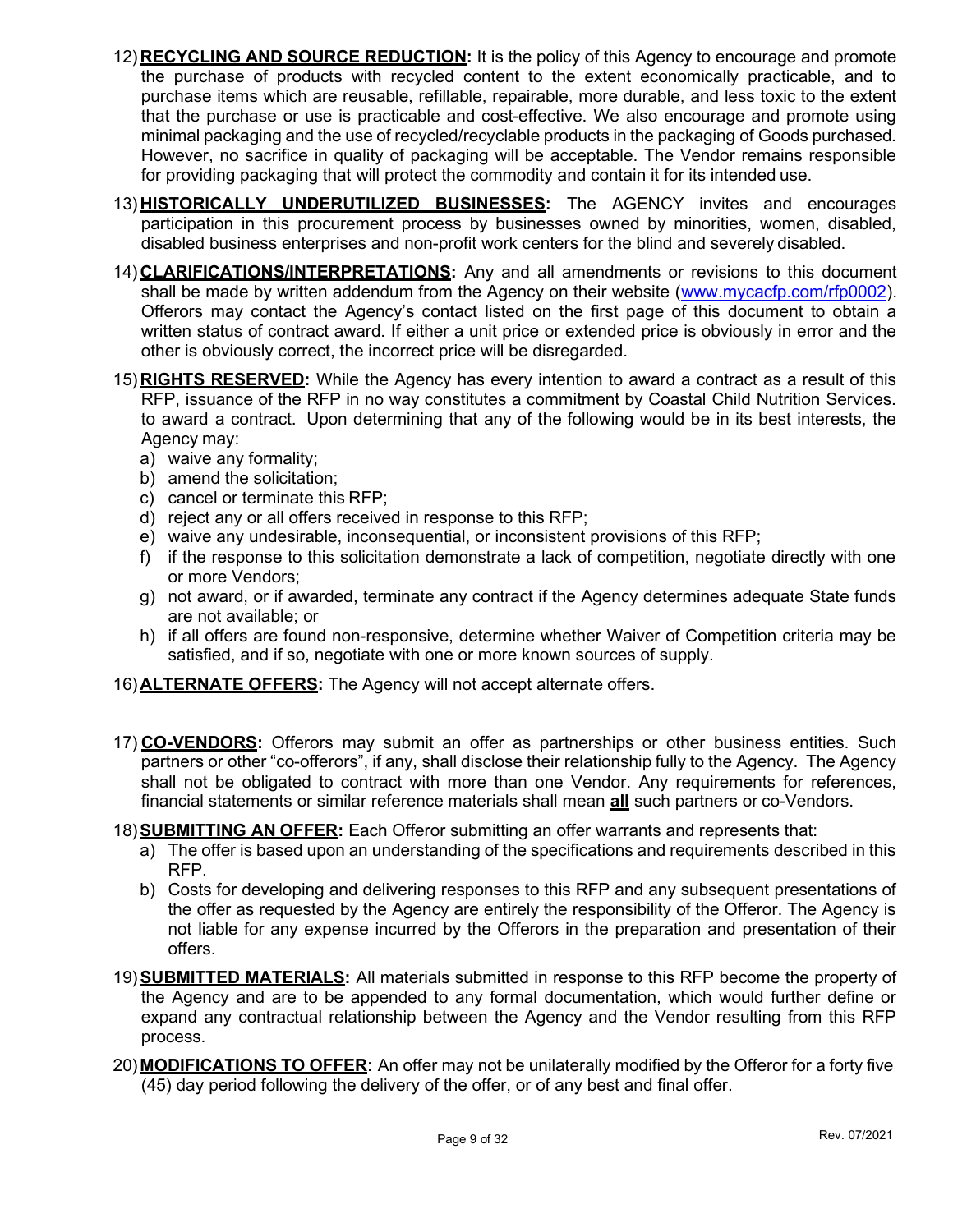## D. Evaluation Process

- 1) SOURCE SELECTION: A trade-off/ranking method of source selection will be utilized in this procurement to allow the Agency to award this RFP to the Vendor providing the Best Value, and recognizing that Best Value may result in award other than the lowest price or highest technically qualified offer. By using this method, the overall ranking may be adjusted up or down when considered with, or traded-off against other non-price factors.
	- a) Evaluation Process Explanation. Agency employees will review all offers. All offers will be initially classified as being responsive or non-responsive. If an offer is found non-responsive, it will not be considered further. All responsive offers will be evaluated initially based on stated evaluation criteria (see item 2 below).
	- b) To be eligible for consideration, an Offeror's bid must substantially conform to the intent of all specifications. Compliance with the intent of all specifications will be determined by the Agency. Offers that do not meet the full intent of all specifications listed in this RFP may be deemed deficient. Further, a serious deficiency in the offer to any one factor may be grounds for rejection regardless of overall score
	- c) Offerors must provide as part of their offer, untethered internet access into offeror's proposed system with demo data included in order for Agency to fully evaluate required components for compliance, reliability and ease of use. Offeror's should be prepared to send qualified personnel to Corsicana, Texas, to discuss technical and contractual aspects of the offer.
	- d) Offerors are advised that the Agency is not obligated to ask for, or accept after the closing date for receipt of offer, data that is essential for a complete and thorough evaluation of the offer.
- 3) **EVALUATION CRITERIA:** Each of the criteria below shall be evaluated in accordance with the solicitation documents:
	- Cost:
	- Ability to manage system based on compliance, reliability and ease of use;
	- Ability to transfer existing CACFP data from Agency's current system to Vendor's system
	- Ability to provide instructional materials and media to Agency employees and sites;
	- Written technical specifications of the system;
	- Strength of references relevant to offeror's completion or management of similar projects
- 4) **PAST PERFORMANCE:** The offeror may be disqualified from an award if the offeror or any key personnel proposed, have previously failed to perform satisfactorily in any prior Agency contract.

## 5) EVALUATION METHOD:

Agency has developed a scoring system based on the Evaluation Criteria. Values are stair stepped based on the following values:

- Cost… .................................................................................................................. 50.0 %
- Ability to manage system based on compliance, reliability and ease of use.......... 20.0 %
- Ability to transfer existing CACFP data from Agency's current system to Vendor's system ................................................................................................. 10.0 %
- Ability to provide instructional materials and media to Agency employees/sites…10.0 %
- Written technical specification of the system .......................................................... 5.0 %
- Strength of references relevant to completion/management of similar projects ..... 5.0 %
- 6) **PROTEST PROCEDURES:** Protests of awards exceeding \$25,000 in value must be submitted to the issuing Agency at the address given on the first page of this document. Protests must be received in this office within ten (10) calendar days from the date of this RFP award and provide specific reasons and any supporting documentation for the protest.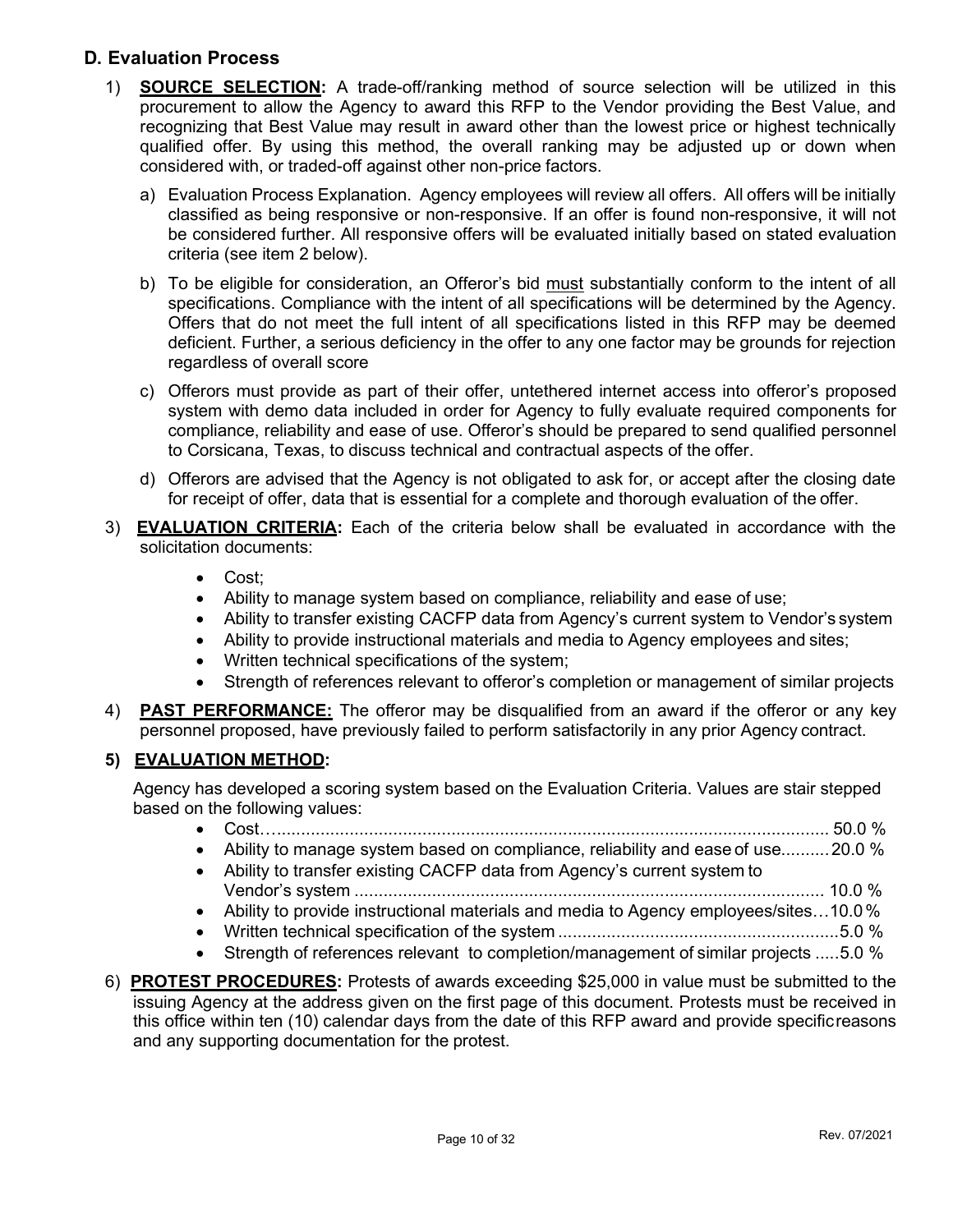# III. Technical Proposal Requirements

- 1) **BRANDING:** All offers that incorporate Agency design and branding, as specified by the Agency, shall adhere to the Agency style guide.
- 2) **EQUIVALENT ITEMS:** Whenever a material, article or piece of equipment is identified in the specification(s) by reference to a manufacturer's or Vendor's name, trade name, catalog number or similar identifier, it is intended to establish a standard for determining substantial conformity during evaluation, unless otherwise specifically stated as a brand specific requirement (no substitute items will be allowed). Any material, article or piece of equipment of other manufacturers or Vendors shall perform to the standard of the item named. Equivalent offers must be accompanied by sufficient descriptive literature and/or specifications to provide for detailed comparison. Samples of items, if required, shall be furnished at no expense to the Agency and if not destroyed in the evaluation process, may be returned to the offeror at the offeror's expense.
- 3) LITERATURE: All offers shall include specifications and technical literature sufficient to allow the Agency to determine that the proposed solution substantially meets all specifications. If a specification is not addressed in the technical literature it must be supported by additional documentation and included with the offer. Offer responses without sufficient technical documentation may be rejected.
- 4) **EQUIVALENT GOODS:** The Agency may, in its sole discretion, investigate any substitute or equivalent Goods irrespective of any representation made by an offeror or manufacturer.
- 5) **DEVIATION FROM SPECIFICATIONS:** Any deviation from specifications indicated herein must be clearly identified as an exception and listed on a separate page labeled "Exceptions to Specification." Any deviations shall be explained in detail. The offeror shall not construe this paragraph as inviting deviation or implying that any deviation will be acceptable. Offers of alternative or non-equivalent Goods or Services may be rejected if not found substantially conforming; and if offered, must be supported by independent documentary verification that the offer substantially conforms to the specified Goods or Services specification.
- 6) **TECHNICAL SPECIFICATIONS:** A specification that documents the requirements of a system or system component. It typically includes functional requirements, performance requirements, interface requirements, design requirements, development standards, maintenance standards, or similar terms. Substantial conformity with technical specifications is required.
	- a. Site and System Preparation: Offerors shall provide the Agency complete site requirement specifications for the Deliverables, if any. These specifications shall ensure that the Deliverables to be installed or implemented shall operate properly and efficiently within the site and system environment. The offeror shall advise the Agency of any site requirements for any Deliverables required by the Agency's specifications. Any alterations or modification in site preparation which are directly attributable to incomplete or erroneous specifications provided by the offeror and which would involve additional expenses to the Agency, shall be made at the expense of the offeror.
	- b. Specifications: The apparent silence of the specifications as to any detail, or the apparent omission of detailed description concerning any point, shall be regarded as meaning that only the best commercial practice is to prevail and only processes, configuration, material and workmanship of the first quality may be used. Upon any notice of noncompliance provided by the Agency, offeror shall supply proof of compliance with the specifications. Offeror must provide written notice of its intent to deliver alternate or substitute Services, Products, Goods or other Deliverables. Alternate or substitute Services, Products, Goods or Deliverables may be accepted or rejected in the sole discretion of the Agency; and any such alternates or substitutes must be accompanied by offeror's certification and evidence satisfactory to the Agency that the function, characteristics, performance and endurance will be equal or superior to the original deliverables specified. See, Acceptance Criteria, below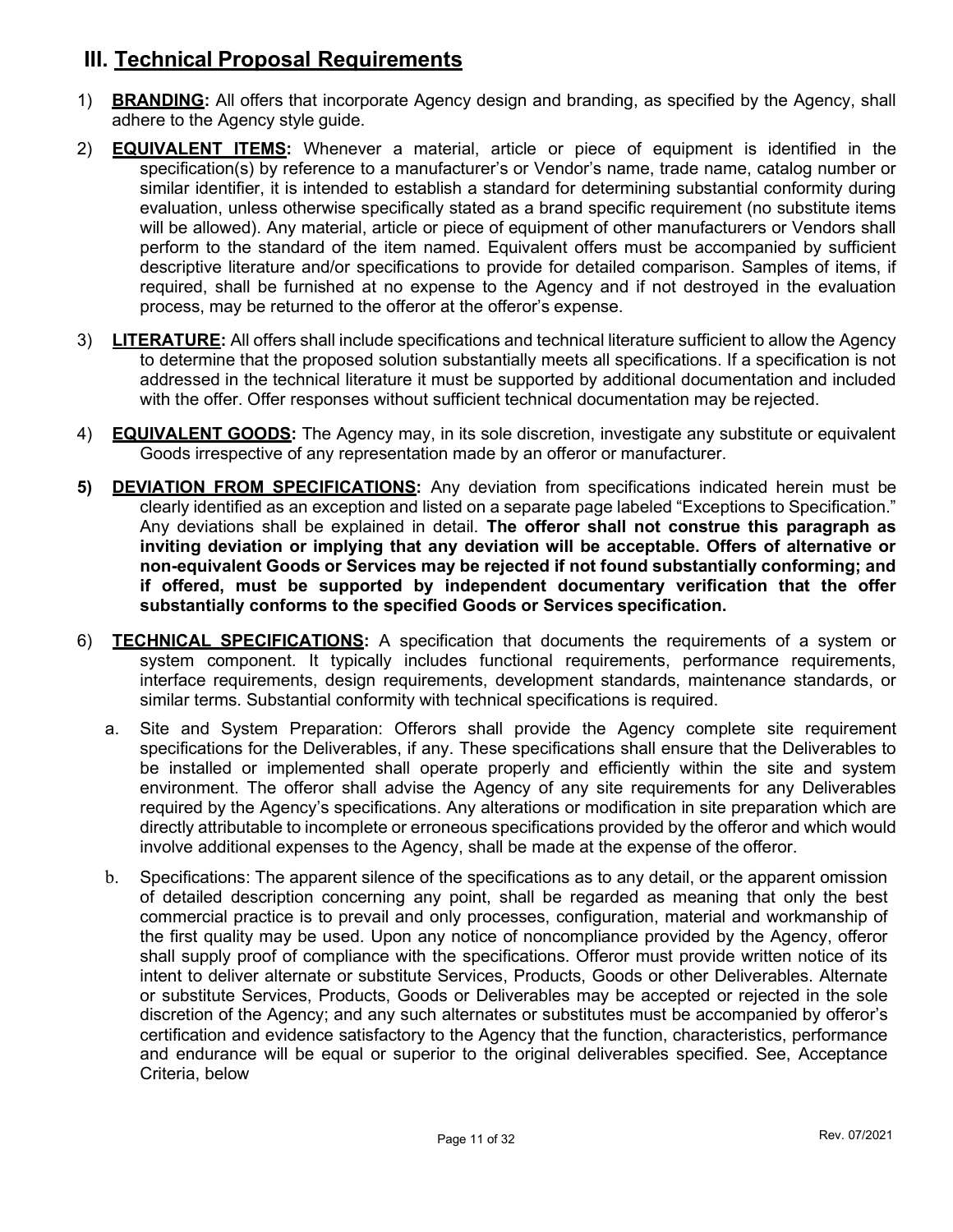**SCOPE OF WORK:** Include a narrative of how your system will provide all of the following components and label the Narrative as Addendum A.

All work is based around the policies and procedural requirements of the Texas Department of Agriculture, F & N Division. Offerors may find these rules within the CACFP Policy and Handbook link at: http://www.squaremeals.org/Programs/ChildandAdultCareFoodProgram/CACFPPolicyamp;Handbook.aspx Reference CACFP Child Care Centers & CACFP At-Risk Afterschool handbooks

- 1. Web Based System the System described herein shall be a web based system, accessible from any of the major modern browsers with an internet connection.
- 2. Availability the System shall be accessible for use 24 hours a day, 7 days a week, 365 days a year unless it is offline for required scheduled maintenance.
- 3. Sponsorship Management The system shall provide an interface to create and manage virtual representations of program Sponsorship and all of their related information, including but not limited to: their name, Sponsorship type, claim calculation method, contact information, and any centers managed by that Sponsorship.
- 4. Child Care Center Management The system shall provide an interface to create and manage virtual representations of program Child Care Centers and all of their related information, including but not limited to: their name, legal status, licensing information, programs supported, age groups supported, days open, times open, meals served, etc.
- 5. At-Risk Afterschool Site Management The system shall provide an interface to create and manage virtual representations of program At- Risk Sites and all of their related information, including but not limited to: their name, legal status, licensing information, programs supported, age groups supported, days open, times open, meals served, etc.
- 6. Client Management The system shall provide an interface to create and manage virtual representations of a program center's Clients and all of their related information, including but not limited to: names, income information, dependents, contact information, notes, and any relevant documentation, etc.
- 7. Client Information Security the System shall conform to software security best practices in terms of creating, storing, and managing Clients in regards to their Personally Identifiable Information (PII), and any relevant documentation
- 8. Child Management The system shall provide an interface to create and manage virtual representations of a program center's enrolled Children and all of their related information, including but not limited to: name, date of birth, enrollment date, race, etc
- 9. Child Information Security the System shall conform to software security best practices in terms of creating, storing, and managing Children in regards to their Personally Identifiable Information (PII), and any relevant documentation
- 10. Classroom Management The system shall provide an interface to create and manage virtual representations of Classrooms and all of their related information, including but not limited to: name, capacity, enrolled children, etc.
- 11. User Access Restrictions The system shall provide a means to add users at different access levels, including, but not limited to, Administrative Users, Sponsorship Users, and Center Users. The access levels shall be configurable at any time.
- 12. User Roles The system shall provide a means to assign Roles (separate from the Access Levels) to users in order to define their capabilities within the system. These roles shall be configurable at any time
- 13. User Security the System shall conform to software security best practices in terms of creating, storing, and managing user accounts in regards to their Personally Identifiable Information (PII), access, and password management/recovery.
- 14. Employee Management The system shall provide a means to create and manage Employees for the different entities (Administrative Entities, Sponsorships, and Centers) that are present within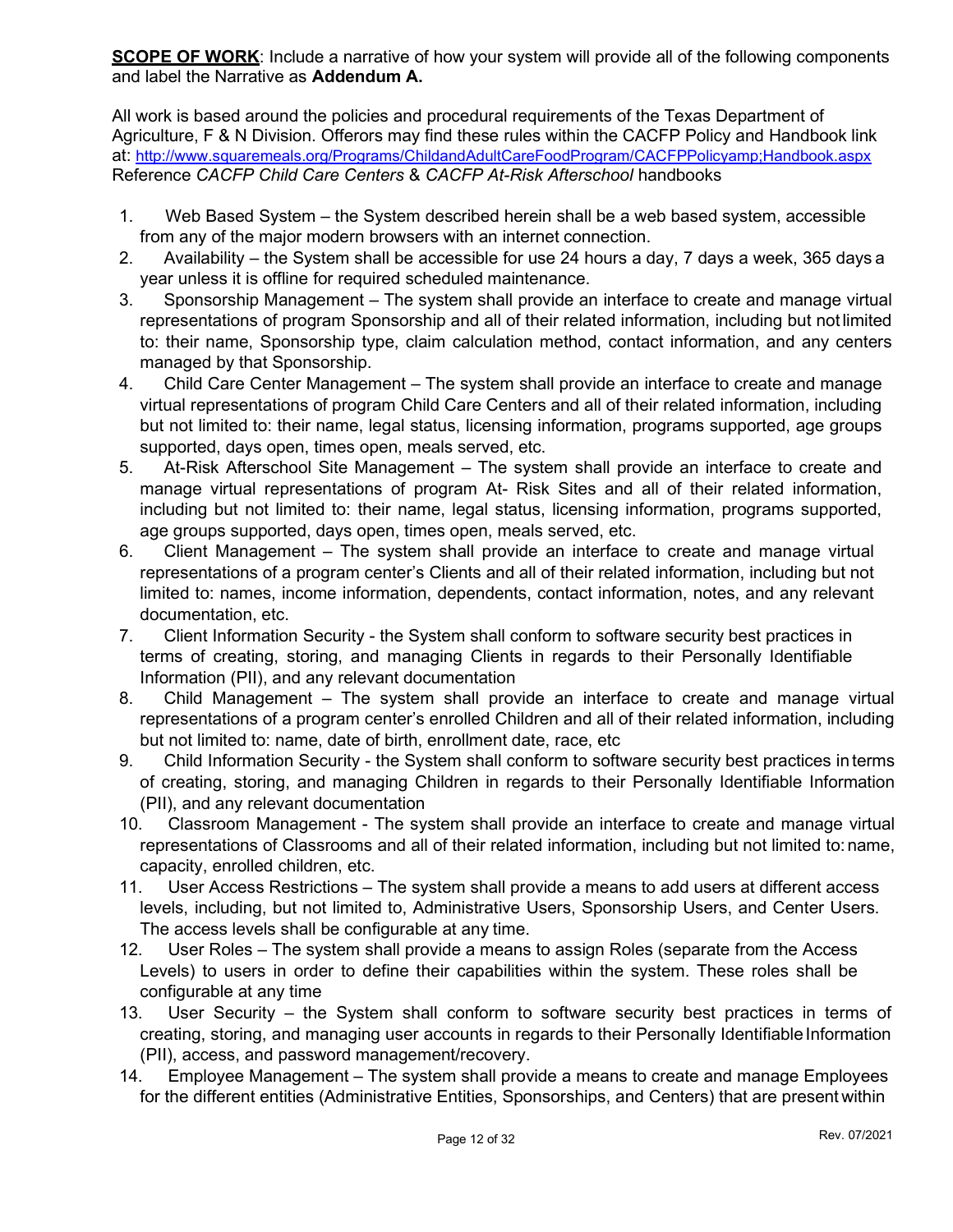the System. These Employees shall be able to be granted user accounts with configurable roles and restrictions.

- 15. Sponsor Documents the system shall provide an online portal for the uploading and management of Documents that shall be made available to all Sponsor users of the system.
- 16. Center Documents the system shall provide an online portal for the uploading and management of Documents that shall be made available to all Center users of the system.
- 17. Online Training the System shall provide a portal for its users to access online training materials. It shall also provide a means to track such training, such that it can be easily determined which Employees have received which Training.
- 18. Meal Component Management the System shall provide a means for creating and managing virtual representations of Meal Components from the USDA Food Buying Guide, CN Label and Child Care Recipes data bases, and all of their related information, including, but not limited to: name, description, food group type, Food Buying Guide (FBG) purchase and serving quantities, eligible meal types, etc.
- 19. Meal Reimbursement Rate Management the System shall provide a means to create, view, and manage the Meal Reimbursement rates that govern the monetary reimbursement and Cash In Lieu (CIL) amounts based on meal type and income eligibility level. These rates shall be configurable at any time by permitted users, and shall be applied correctly in their appropriate time frames.
- 20. Meal Serving Requirements Management the System shall provide a means to create and manage meal minimum serving requirement information based on food group and age group. These minimum serving requirements shall be configurable at any time by permitted users.
- 21. Income Eligibility Level Management the System shall provide a means to create and manage the information that determines a program client's Income Eligibility level, and shall automatically use the correct information based on the appropriate time frame. This information shall be configurable at any time by permitted users.
- 22. Menu Management the System shall provide a means for program Centers to create and manage Menus that contain all of the information required to prepare the appropriate meal components and serving amounts for all supported meals and age groups.
- 23. Menu Grading the System shall provide a means to evaluate created menus and determine whether the menu constitutes an eligible menu or not.
- 24. Menu Scheduling the System shall provide a means for centers to schedule created Menus on certain days, indicating what was served for what meal on that day. These schedule menus shall be editable to accurately reflect any changes that were made at point of service.
- 25. Menu Cycle Scheduling the System shall provide a means to combine menus into Cycles, in which multiple menus can be scheduled for multiple days by scheduling a single Cycle. These Cycles shall be editable at any time.
- 26. Reports Generation the System shall provide a means to generate printable report documents using the information that is stored within the system. These reports shall cover a variety of topics, including but not limited to: daily meal counts and attendance, daily meal production and service amounts, menu serving and preparation requirement reports, child enrollment forms, parent letters, sign in rosters, etc.
- 27. Report Certification the System shall provide a means to digitally certify and securely store certain official reports that would normally require a printed copy and a hand signature.
- 28. Claim Generation the System shall provide a means to generate a Claim for a month based on the information stored within this system. This Claim shall include information including, but not limited to: amount and type of meals being claimed, income level distribution, enrollment numbers, low income percentage and eligibility, disbursement and Cash In Lieu (CIL) amounts, etc.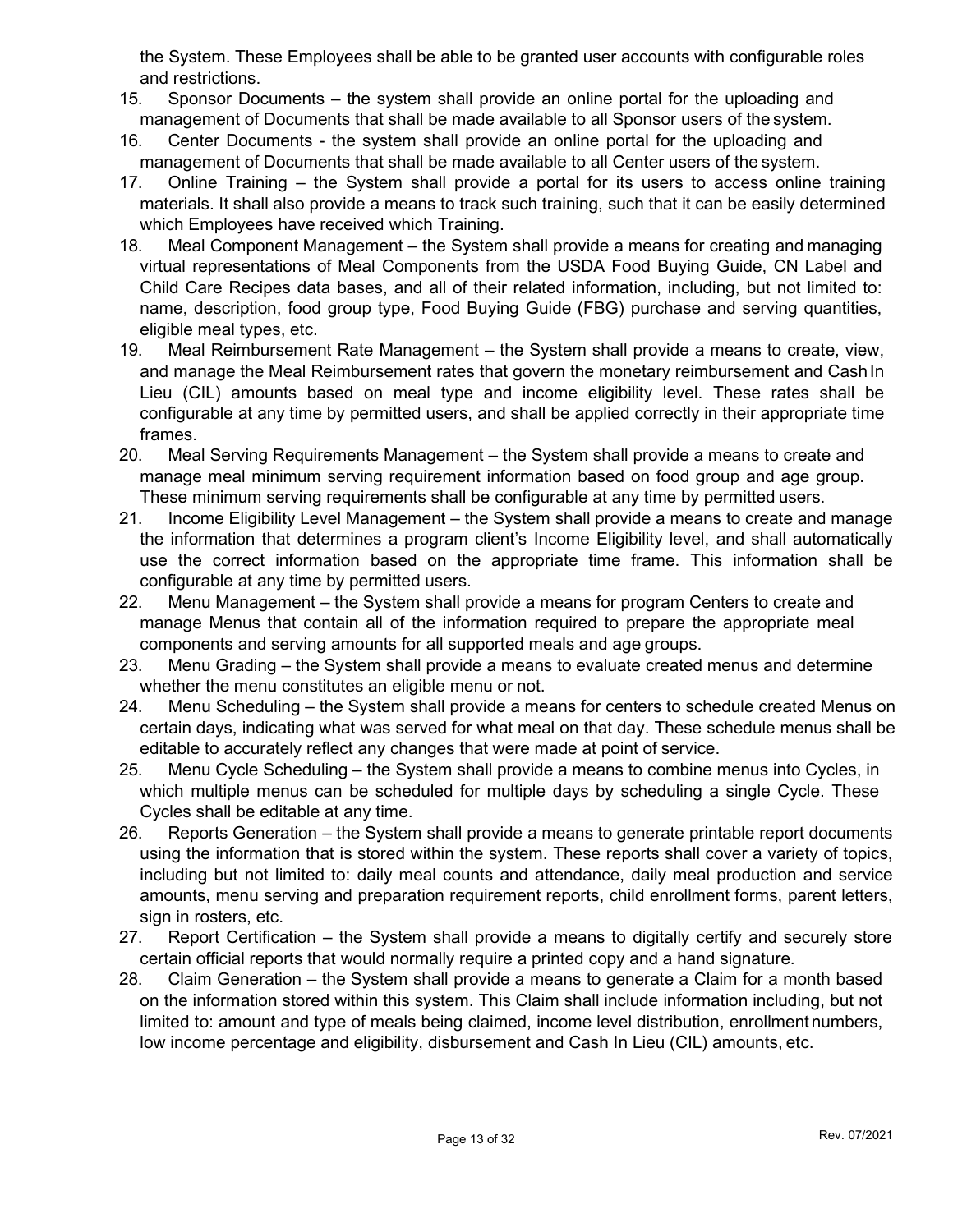- 29. Claimed Meal Disallowance the System shall provide a means to automatically detect conditions that would result in a reported meal being Disallowed, and shall automatically disallow those meals such that they are not included in the calculated reimbursement amount. These disallowances shall be able to be manually overridden by permitted users with proper reasons given for, and proper records kept of such an action. The system shall also provide a means for meals to be manually disallowed by permitted users with proper reasons given for, and proper records kept of such an action.
- 30. Claim Life Cycle Tracking the System shall provide a means of storing and tracking a generated claim through various stages, including but not limited to Certification, Submission, and Reimbursement.
- 31. TX UNPS Claim System Integration the System shall provide a means of automatically converting the information in a generated claim into a format that can be uploaded to the TXUNPS claim tracking system.
- 32. Claim Reporting the System shall provide a means of generating printable reports using the information contained in a generated claim. These reports shall cover a variety of topics, including, but not limited to: disbursement analysis, disallowed meals, enrollment information, claim discrepancies, etc.
- 33. Claim Amendments the System shall provide a means of accurately amending claims that have been filed in order to incorporate new information.
- 34. Claim Storage the System shall securely store all generated claims and all of the information used to generate said claims for a period of no less than four years.
- 35. The System shall provide the means to import data from previously existing data sources (MyFoodCloud and Salesforce) either manually or through an automated feature and transform the data such that it is completely compatible and useable with the System.

# **INTENTIONALLY LEFT BLANK**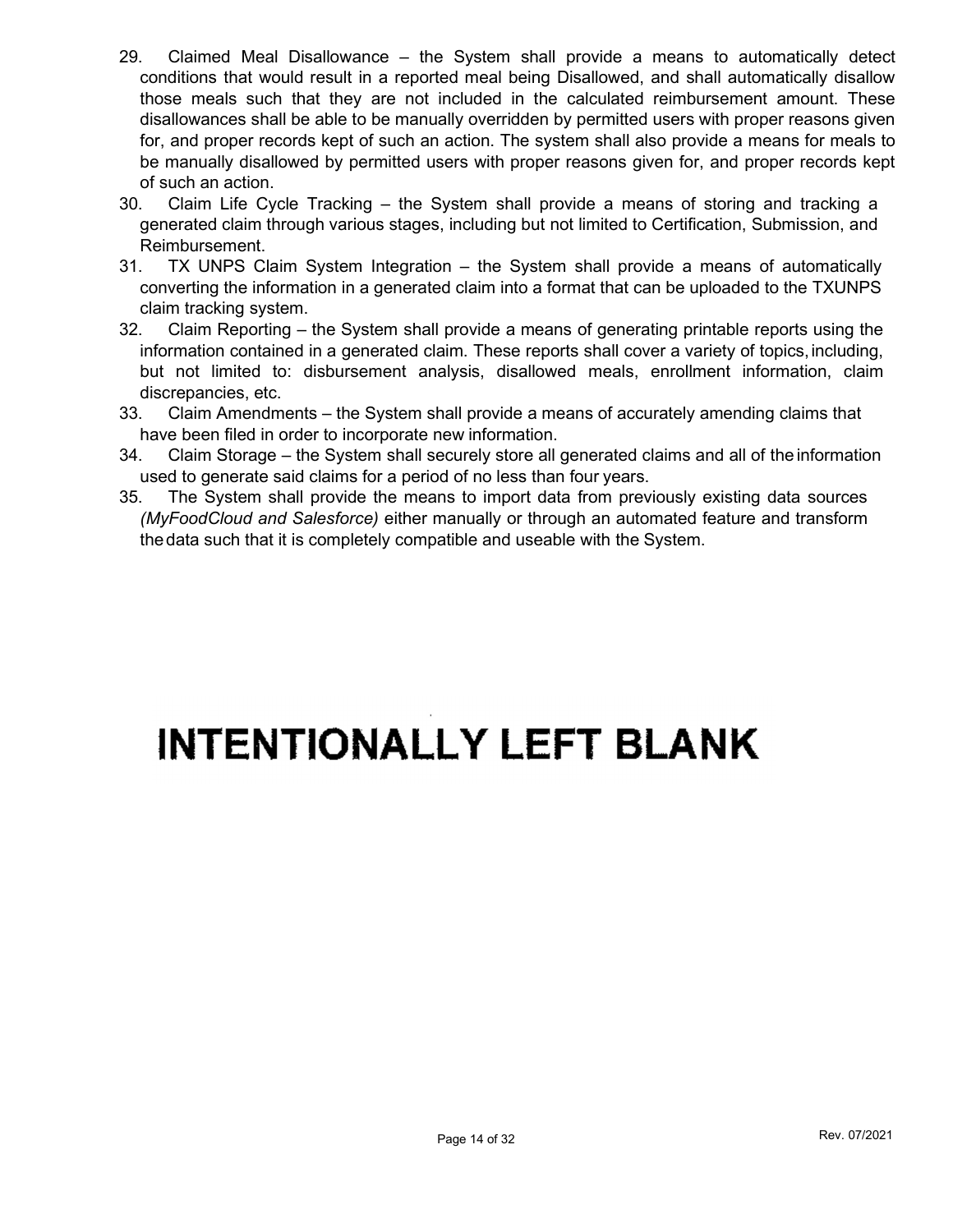# IV. Cost Proposal

 Pursuant to Texas Department of Agriculture regulations, Agency sets ceiling costs for monthly use fees per site (for this RFP) to be \$ 79.00 (for software)

\* See Item C.1.d. as well as C.3 and C.4 for definitions on Cost Unit, Site Type, and Total Units.:

#### The per site monthly software use fee must include any and all of the following sub fees:

- i. Base system software
- ii. Customization required to meet bid specifications
- iii. Additional modules required to meet bid specifications
- iv. 3rd party software, if any, required for the operation of the system
- v. Installation/conversion/integration/transition costs
- vi. Set Up, Maintenance & Hosting fees
- vii. Existing software upgrade/integration/training
- viii. Annual updates to supplemental files and libraries
- ix. Software Utilities
- x. Training including training materials
- xi. Technical and user documentation
- xii. Unlimited Technical support/customer service to Agency staff (phone & email)

#### Offeror Pricing Worksheet:

|                             |  |  | / 130 (CCC Max Total Units) = $\frac{1}{2}$ __________/ 12 (months) = $\frac{1}{2}$ __________CCC Unit per Month |
|-----------------------------|--|--|------------------------------------------------------------------------------------------------------------------|
|                             |  |  |                                                                                                                  |
|                             |  |  | / 10 (AR Max Total Units) = $\frac{2}{3}$ $\frac{12}{2}$ (months) = $\frac{2}{3}$ AR Unit per Month              |
|                             |  |  |                                                                                                                  |
|                             |  |  |                                                                                                                  |
|                             |  |  |                                                                                                                  |
|                             |  |  |                                                                                                                  |
| <b>FINAL OFFEROR'S BID:</b> |  |  |                                                                                                                  |

| <b>SOFTWARE: For CCC Providers \$</b> | * Monthly Use Fee (for 12 consecutive months) |
|---------------------------------------|-----------------------------------------------|
| <b>SOFTWARE: For AR Providers \$</b>  | * Monthly Use Fee (for 12 consecutive months) |

\* This will be the fee offeror will charge Agency per child care center (CCC) and at-risk site (AR) actively claiming on Agency's CACFP Sponsorship on a per claim month basis from 10/2021 through 09/2022.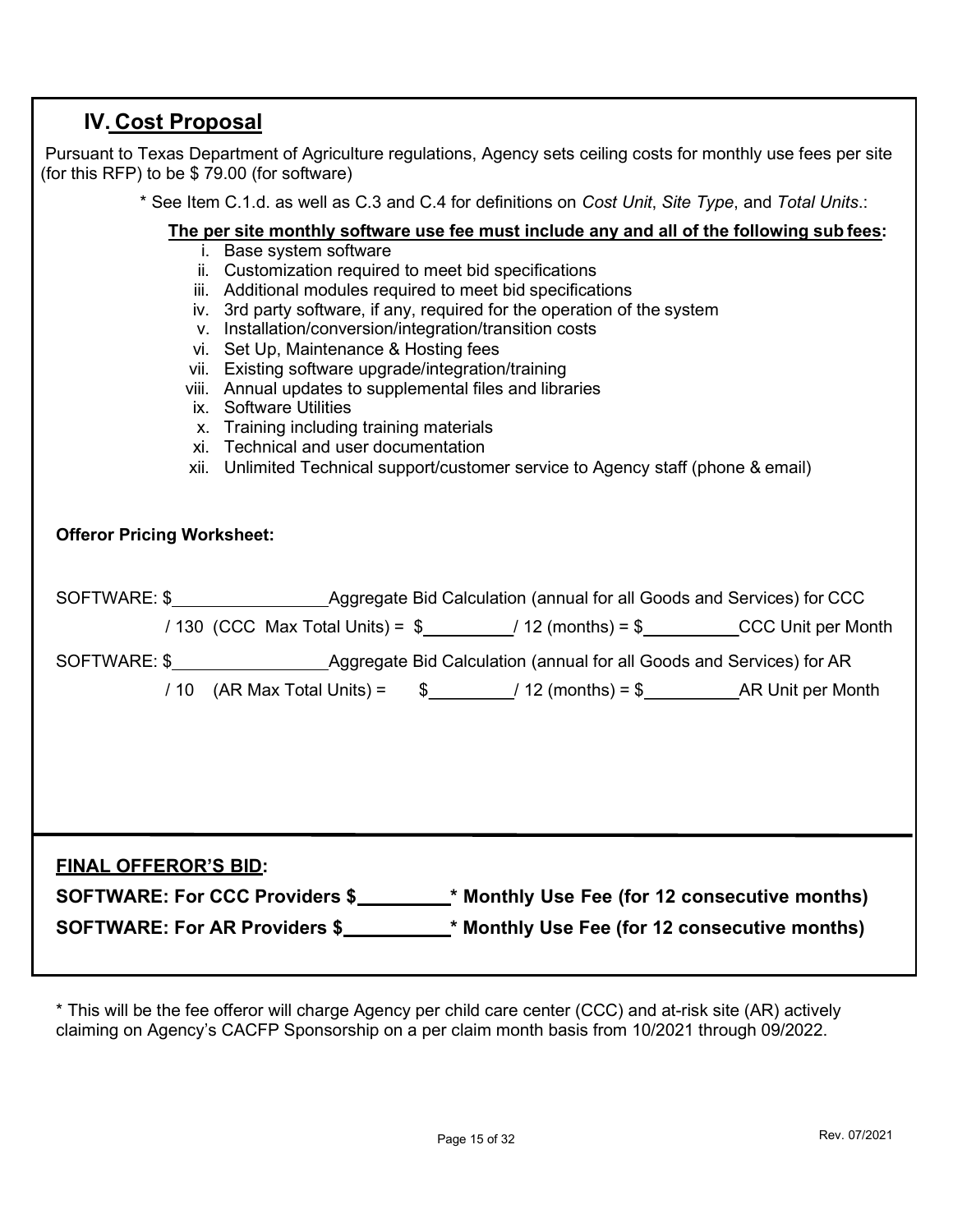# V. Other Requirements and Special Terms

- 1) VENDOR UTILIZATION OF WORKERS OUTSIDE U.S.:
	- Will any work under the agreement be performed outside the United States? Yes \_\_\_ No \_\_\_
	- If so, where will Services be performed?
		- provide a narrative (Label as Addendum C) as to the type work performed outside the U.S.

#### 2) CONTRACTOR ASSURANCES:

Vendor must agree to adhere to the following policies and certification if a contract is awarded to them:

#### 41 FR 60-1.4(b) Equal Opportunity Clause

(viewed at https://www.law.cornell.edu/cfr/text/41/60-1.4)

i. U.S.C. 3142-3144 and 3146-3148 Wage Rate Requirement (viewed at https://www.law.cornell.edu/uscode/text/40/subtitle-II/part-A/chapter-31/subchapter-IV)

40 U.S.C. 3701-3708 Contract Work Hours and Safety Standards (viewed at https://www.law.cornell.edu/uscode/text/40/subtitle-II/part-A/chapter-37)

#### H2049 Certification Regarding Federal Lobbying

(http://www.squaremeals.org/Portals/8/FND%20Forms/Program%20Forms/Certification%20Regardi ng%20Federal%20Lobbying%20(H2049)%202017\_07\_13.pdf)

#### Debarment and Suspension Certification

(http://www.squaremeals.org/Portals/8/FND%20Forms/Program%20Forms/Certification%20Regardi ng%20Debarment,%20Suspension,%20Ineligibility%20and%20Voluntary%20Exclusion%20for%20 Covered%20Contracts%202017\_02\_06.pdf)

If Awarded a contract with Agency, I will abide by these policies and certifications.

Certified by Vendor

(signature of Vendor)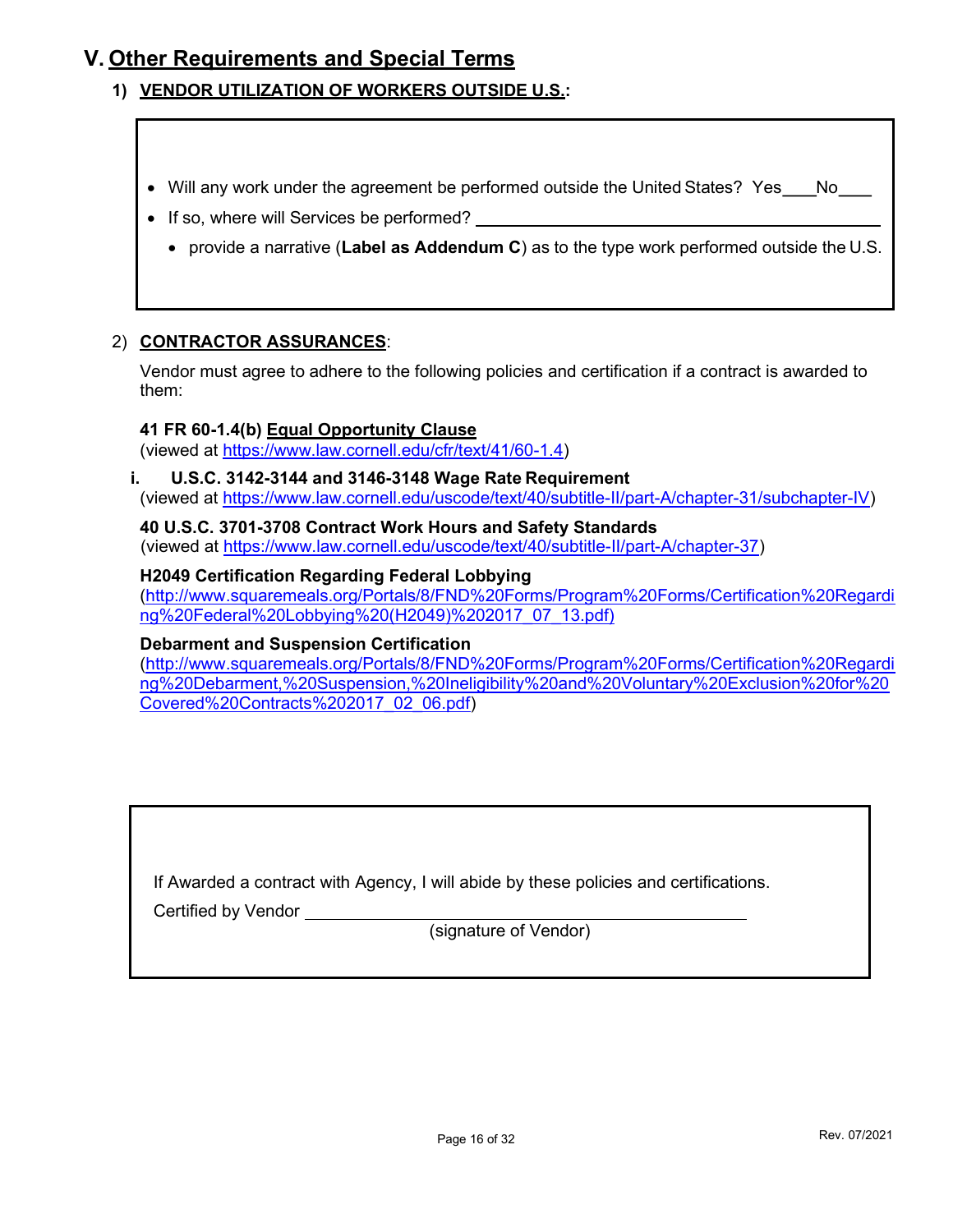### 3) CLOSURE OF LITIGATION:

a) Has the offeror, any of its subcontractors, or their officers, directors, or key personnel who may provide Services under any contract awarded pursuant to this solicitation, ever been convicted of a felony or any crime involving moral turpitude, including, but not limited to fraud, misappropriation or deception.

| In regards to the statement in Item 4.a. |  | Nο |  |
|------------------------------------------|--|----|--|
|------------------------------------------|--|----|--|

b) Has the offeror been or currently in any civil litigation, arbitration, proceeding, or judgments against it or its subcontractors during the three (3) years preceding its offer, or which may occur during the term of any awarded to the Vendor pursuant to this solicitation, that involve (1) Services or related Goods similar to those provided pursuant to any contract and that involve a claim that may affect the viability or financial stability of the offeror, or (2) a claim or written allegation of fraud by the offeror or any subcontractor hereunder, arising out of their business activities, or (3) a claim or written allegation that the offeror or any subcontractor hereunder violated any federal, state or local statute, regulation or ordinance. Multiple lawsuits and or judgments against the offeror or subcontractor shall be disclosed to the Agency to the extent they affect the financial solvency and integrity of the offeror or subcontractor.

In regards to the statement in Item 4.b. YES No

- c) All notices under subsection A and B herein shall be provided in writing to the Agency within thirty (30) calendar days after the offeror learns about any such criminal or civil matters. Details of settlements which are prevented from disclosure by the terms of the settlement shall be annotated as such. Offeror may rely on good faith certifications of its subcontractors addressing the foregoing, which certifications shall be available for inspection at the option of the Agency.
- 4) CRIMINAL CONVICTION: Has the offeror, an officer of the offeror, or an owner of a 25% or greater share of the offeror, (1) been convicted of a criminal offense incident to the application for or performance of a state, public or private contract or subcontract; (2) been convicted of a criminal offense including but not limited to any of the following: embezzlement, theft, forgery, bribery, falsification or destruction of records, receiving stolen property, attempting to influence a public employee to breach the ethical conduct standards; or (3) been convicted under state or federal antitrust statutes; or convicted of any other criminal offense which in the sole discretion of the Agency, reflects upon the offeror's business integrity and such;

…that prohibits offeror from entering into a contract for Goods or Services with Agency

| In regards to the statement in Item 5. |  |  |  |
|----------------------------------------|--|--|--|
|----------------------------------------|--|--|--|

- 5) **ASSURANCES:** In the event that criminal or civil investigation, litigation, arbitration or other proceedings disclosed to the Agency pursuant to this Section, or of which the Agency otherwise becomes aware, during the term of the Agreement, causes the Agency to be reasonably concerned about:
	- a) the ability of the Vendor or its subcontractor to continue to perform the Agreement in accordance with its terms and conditions, or
	- b) whether the Vendor or its subcontractor in performing Services is engaged in conduct which is similar in nature to conduct alleged in such investigation, litigation, arbitration or other proceedings, which conduct would constitute a breach of the Agreement or violation of law, regulation or public policy, then the Vendor shall be required to provide the Agency all reasonable assurances requested by the Agency to demonstrate that: the Vendor or its subcontractors hereunder will be able to continue to perform the Agreement in accordance with its terms and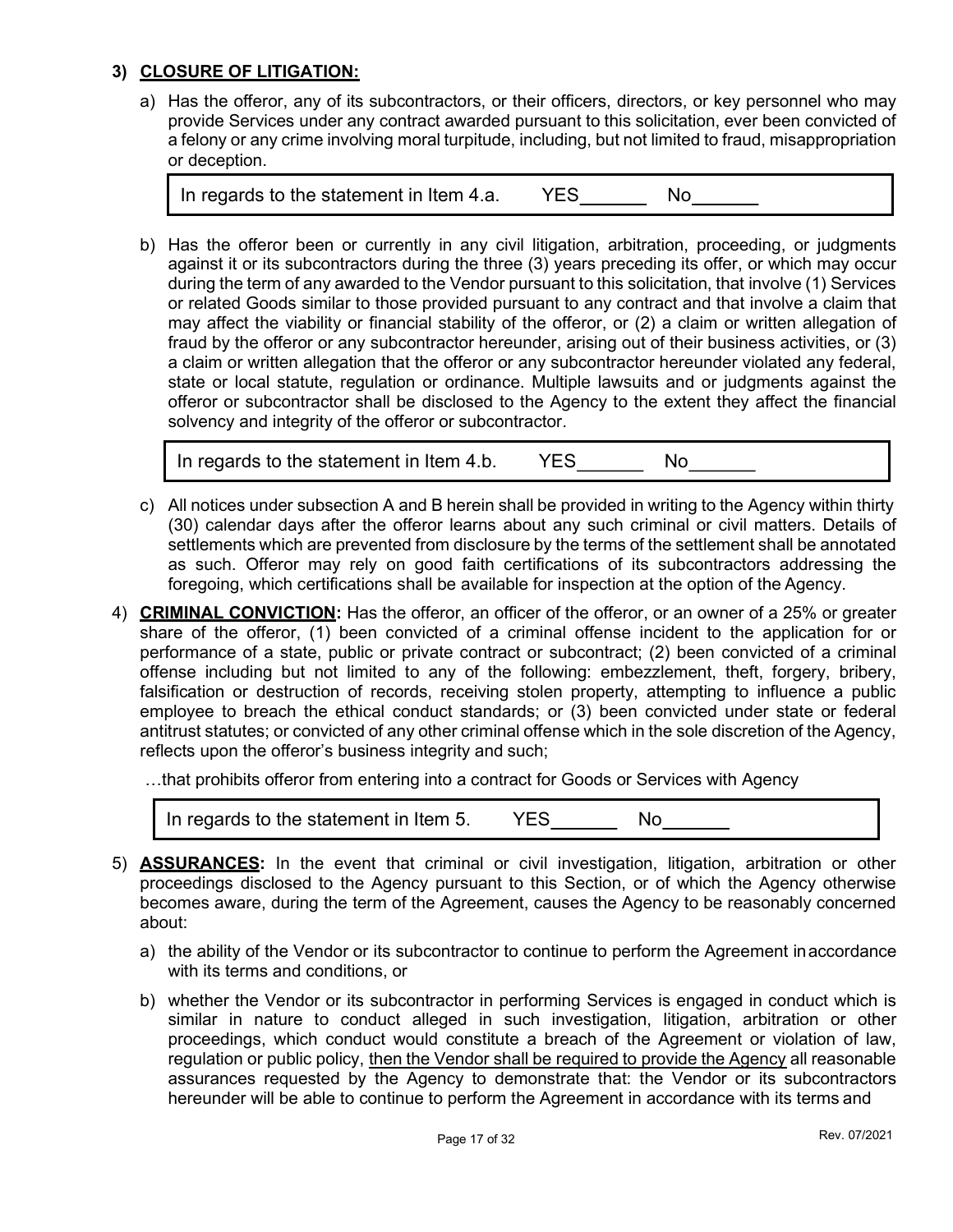conditions, and the Vendor or its subcontractors will not engage in conduct in performing Services under the Agreement which is similar in nature to the conduct alleged in any such litigation, arbitration or other proceedings.

- 6) CONFIDENTIALITY OF DATA AND INFORMATION: All RFP responses, information marked as confidential or proprietary, financial, statistical, personnel, technical and other data and information relating to the Agency's operation which are designated confidential by the Agency and made available to the Vendor in order to carry out the Agreement, or which become available to the Vendor in carrying out the Agreement, shall be protected by the Vendor from unauthorized use and disclosure through the observance of the same or more effective procedural requirements as are applicable to the Agency. If the methods and procedures employed by the Vendor for the protection of the Vendor's data and information are deemed by the Agency to be adequate for the protection of the Agency's confidential information, such methods and procedures may be used, with the written consent of the Agency, to carry out the intent of this section. The Vendor shall not be required under the provisions of this section to keep confidential, (1) information generally available to the public, (2) information released by the Agency generally, or to the Vendor without restriction, (3) information independently developed or acquired by the Vendor or its personnel without reliance in any way on otherwise protected information of the Agency. Notwithstanding the foregoing restrictions, the Vendor and its personnel may use and disclose any information which it is otherwise required by law to disclose, but in each case only after the Agency has been so notified, and has had the opportunity, if possible, to obtain reasonable protection for such information in connection with such disclosure.
- 7) PROJECT MANAGEMENT: All project management and coordination on behalf of the Agency shall be through a single point of contact designated as the Site Operations Officer. The Vendor shall designate a Vendor Project Manager who will provide a single point of contact for management and coordination of the Vendor's work. All work performed pursuant to the Agreement shall be coordinated between the Agency Project Manager and the Vendor Project Manager.
- 8) **MEETINGS:** The Vendor is required to meet with Agency personnel, or designated representatives, to resolve technical or contractual problems that may occur during the term of the Agreement. Meetings will occur as problems arise and will be coordinated by the Agency's Site Operations Officer.. The Vendor will be given reasonable and sufficient notice of meeting dates, times, and locations. Face to face meetings are desired. However, at the Vendor's option and expense, a conference call meeting may be substituted. Consistent failure to participate in problem resolution meetings, two (2) consecutive missed or rescheduled meetings, or failure to make a good faith effort to resolve problems, may result in termination of the Agreement.
- 9) **STOP WORK ORDER:** The Agency may issue a written Stop Work Order to Vendor for cause at any time requiring Vendor to suspend or stop all, or any part, of the performance due under the Agreement for a period up to ninety (90) days after the Stop Work Order is delivered to the Vendor. The ninety (90) day period may be extended for any further period for which the parties may agree.
	- a) The Stop Work Order shall be specifically identified as such and shall indicate that it is issued under this term. Upon receipt of the Stop Work Order, the Vendor shall immediately comply with its terms and take all reasonable steps to minimize incurring costs allocable to the work covered by the Stop Work Order during the period of work suspension or stoppage. Within a period of ninety (90) days after a Stop Work Order is delivered to Vendor, or within any extension of that period to which the parties agree, the Agency shall either:
		- i) Cancel the Stop Work Order, or
		- ii) Terminate the work covered by the Stop Work Order as provided for in the termination for default or the termination for convenience clause of the Agreement.
	- b) If a Stop Work Order issued under this clause is canceled or the period of the Stop Work Order or any extension thereof expires, the Vendor shall resume work. The Agency shall make an equitable adjustment in the delivery schedule, the Agreement price, or both, and the Agreement shall be modified, in writing, accordingly, if: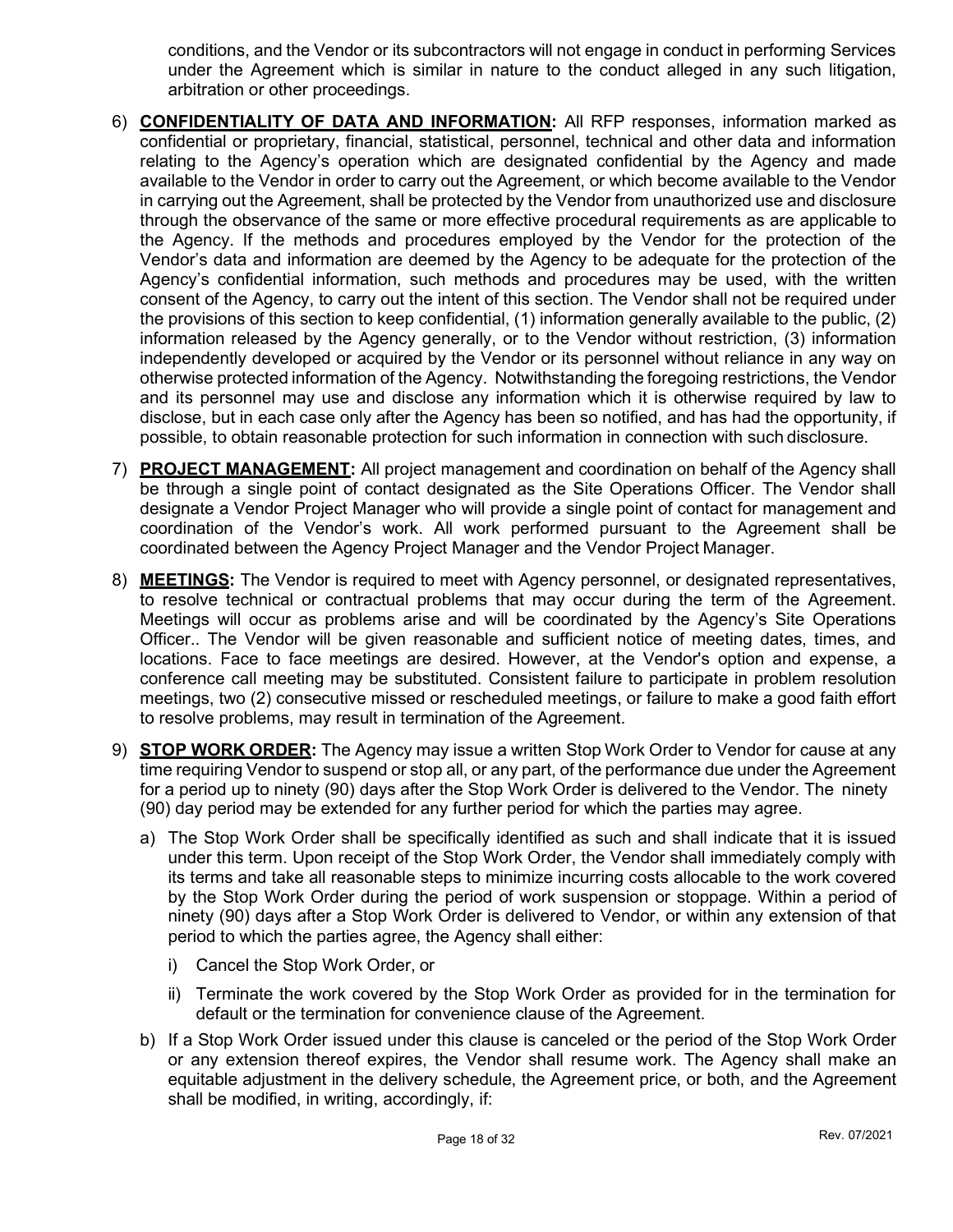- i) The Stop Work Order results in an increase in the time required for, or in the Vendor's cost properly allocable to the performance of any part of the Agreement, and
- ii) The Vendor asserts its right to an equitable adjustment within thirty (30) days after the end of the period of work stoppage; provided that if the Agency decides the facts justify the action, the Agency may receive and act upon an offer submitted at any time before final payment under the Agreement.
- c) If a Stop Work Order is not canceled and the work covered by the Stop Work Order is terminated in accordance with the provision entitled Termination for Convenience of the Agency, the Agency shall allow reasonable direct costs resulting from the Stop Work Order in arriving at the termination settlement.
- d) The Agency shall not be liable to the Vendor for loss of profits because of a Stop Work Order issued under this term.
- 10) **TRANSITION ASSISTANCE:** If the Agreement is not renewed at the end of this term, or is canceled prior to its expiration, for any reason, the Vendor must provide for up to six (6) months after the expiration or cancellation of the Agreement, all reasonable transition assistance requested by the Agency, to allow for the expired or canceled portion of the Services to continue without interruption or adverse effect, and to facilitate the orderly transfer of such Services to the Agency or its designees. Such transition assistance will be deemed by the parties to be governed by the terms and conditions of the Agreement, (notwithstanding this expiration or cancellation) except for those Contract terms or conditions that do not reasonably apply to such transition assistance. The Agency shall pay the Vendor for any resources utilized in performing such transition assistance at the most current rates provided by the Agreement for Contract performance. If the Agency cancels the Agreement for cause, then the Agency will be entitled to off-set the cost of paying the Vendor for the additional resources the Vendor utilized in providing transition assistance with any damages the Agency may have otherwise accrued as a result of said cancellation.
- 11) **TERM EXTENSIONS:** Agency has at its discretion the option to extend this agreement for four (4) additional times for 12 consecutive months at a time..
- 12) **UNANTICIPATED TASKS:** In the event that additional work must be performed that was wholly unanticipated, and was not specified in the Agreement, but which in the opinion of both parties is necessary to the successful accomplishment of the contracted scope of work, the procedures outlined in this article will be followed. For each item of unanticipated work, the Vendor shall prepare a work authorization in accordance with the Agency's practices and procedures.
	- a) It is understood and agreed by both parties that all of the terms and conditions of the Agreement shall remain in force with the inclusion of any work authorization. A work authorization shall not constitute a contract separate from the Agreement, nor in any manner amend or supersede any of the other terms or provisions of the Agreement or any amendment hereto.
	- b) Each work authorization shall comprise a detailed statement of the purpose, objective, or goals to be undertaken by the Vendor, the job classification or approximate skill level or sets of the personnel required, an identification of all significant material then known to be developed by the Vendor's personnel as a Deliverable, an identification of all significant materials to be delivered by the Agency to the Vendor's personnel, an estimated time schedule for the provision of the Services by the Vendor, completion criteria for the work to be performed, the name or identification of Vendor's personnel to be assigned, the Vendor's estimated work hours required to accomplish the purpose, objective or goals, the Vendor's billing rates and units billed, and the Vendor's total estimated cost of the work authorization.
	- c) All work authorizations must be submitted for review and approval by the Texas Department of Agriculture F & N division. This submission and approval must be completed prior to execution of any work authorization documentation or performance thereunder. All work authorizations must be written and signed by the Vendor and the Agency prior to beginning work.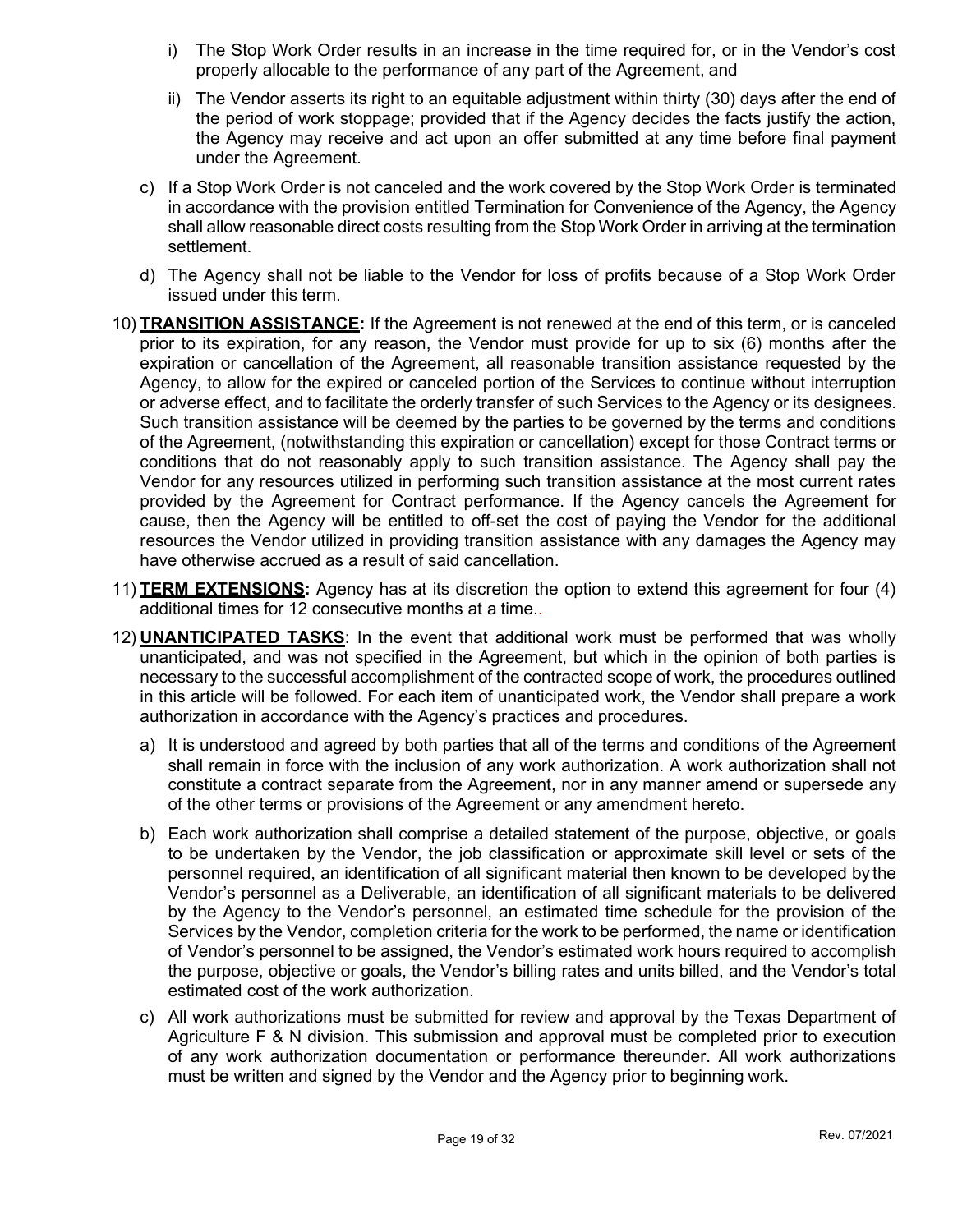- d) The Agency has the right to require the Vendor to stop or suspend performance under the "Stop Work" provision.
- e) The Vendor shall not expend Personnel resources at any cost to the Agency in excess of the estimated work hours unless this procedure is followed: If, during performance of the work, the Vendor determines that a work authorization to be performed under the Agreement cannot be accomplished within the estimated work hours, the Vendor will be required to complete the work authorization in full. Upon receipt of such notification, the Agency may:
	- i) Authorize the Vendor to expend the estimated additional work hours or service in excess of the original estimate necessary to accomplish the work authorization, or
	- ii) Terminate the work authorization, or
	- iii) Alter the scope of the work authorization in order to define tasks that can be accomplished within the remaining estimated work hours.
	- iv) The Agency will notify the Vendor in writing of its election within seven (7) calendar days after receipt of the Vendor's notification. If notice of the election is given to proceed, the Vendor may expend the estimated additional work hours or Services.

If offeror is awarded a contract with Agency, offeror understands and agrees to follow all conditions included in Section V above.

Certified by Vendor

(Vendor Signature)

# **INTENTIONALLY LEFT BLANK**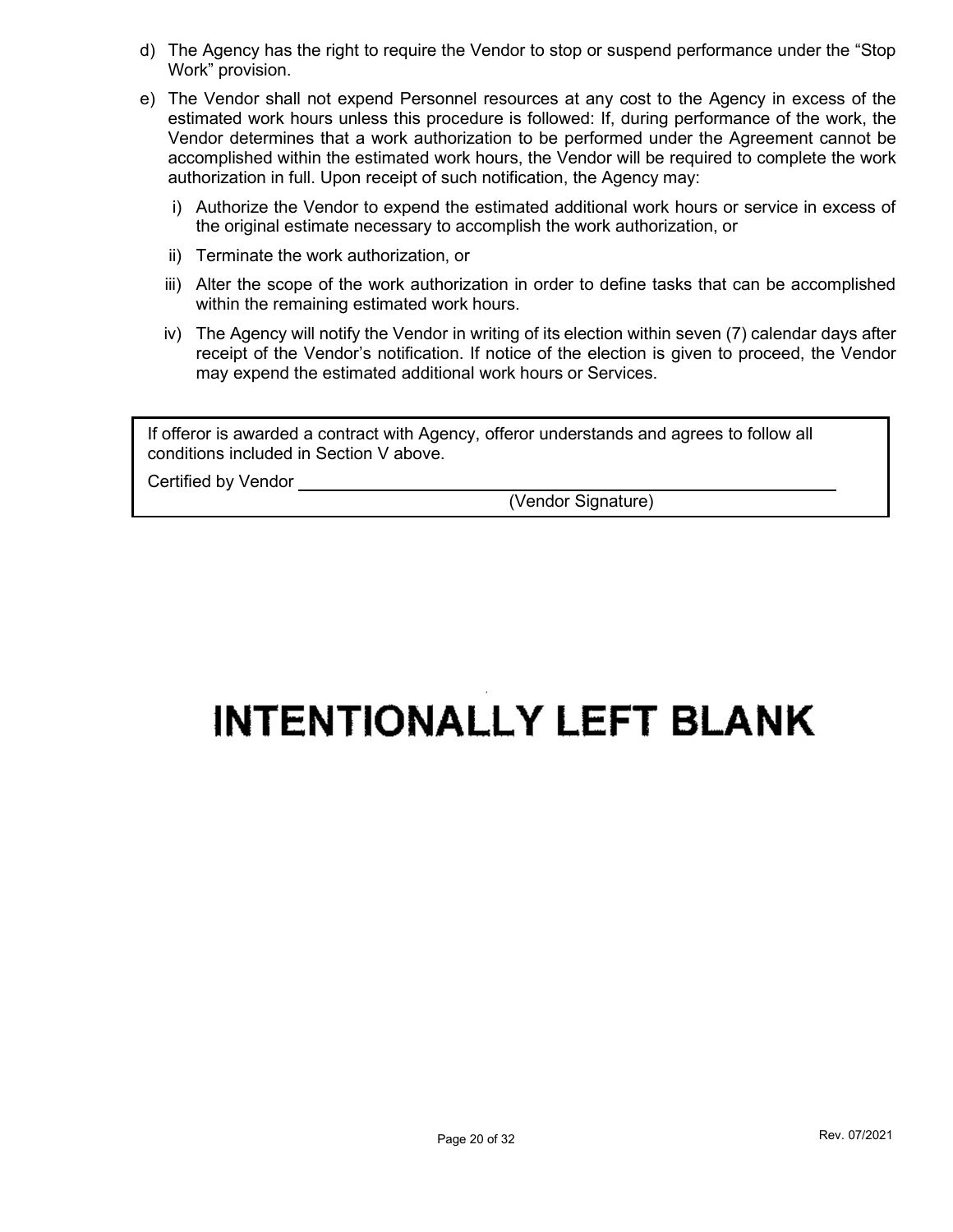# VI. Proposal Content and Organization

- 1) CONTENTS OF PROPOSAL: This section should contain all relevant and material information relating to the offeror's organization, personnel, and experience that would substantiate its qualifications and capabilities to perform the Services and/or provide the Goods described in this RFP. If any relevant and material information is not provided, the offer may be rejected from consideration and evaluation. Offers will be considered and evaluated based upon the offeror's full completion and response to the following, and any additional requirements herein, or stated in a separate Exhibit.
- 2) **INFORMATION AND DESCRIPTIVE LITERATURE:** The offeror must furnish all information requested below. Further, if required elsewhere in this RFP, each offeror must submit with their offer sketches, descriptive literature and/or complete specifications covering the products offered. References to literature submitted with a previous offer will not satisfy this provision. Proposals that do not comply with these requirements may be rejected.
- 3) PROPOSAL CONTENT: Demonstrate substantial conformity to the RFP specifications.
	- a) Clearly state your understanding of the requirement to provide information as presented by this RFP in the following areas:

| i) Response to include sample data of your system | Yes. | Nο |
|---------------------------------------------------|------|----|
| ii) Response to include technical specifications  | Yes  | NΩ |
| iii) Cost offer                                   | Yes. | N٥ |

| b) Provide detailed description of the offeror's firm (should include all of the following)                    |
|----------------------------------------------------------------------------------------------------------------|
| (use this form OR complete your own form and label it <b>Addendum D)</b>                                       |
| Company Name experience and the company Name experience of the contract of the contract of the contract of the |
| Date Established (year) ___________                                                                            |
| Ownership Type (circle) Sole Proprietor Partnership LLC<br>Corporation                                         |
|                                                                                                                |
|                                                                                                                |
|                                                                                                                |
|                                                                                                                |
|                                                                                                                |
| Projects you personally have completed (summary of job spec) for past three years:                             |
|                                                                                                                |
|                                                                                                                |
|                                                                                                                |
|                                                                                                                |
|                                                                                                                |

4) **OFFER FORMAT:** The offers should only contain the documents listed below under item 6. All addendums should be typewritten on standard 8  $\frac{1}{2}$  x 11 paper. Each section (listed on a different line in Item 6. Should have two or more pages stapled or paper clipped.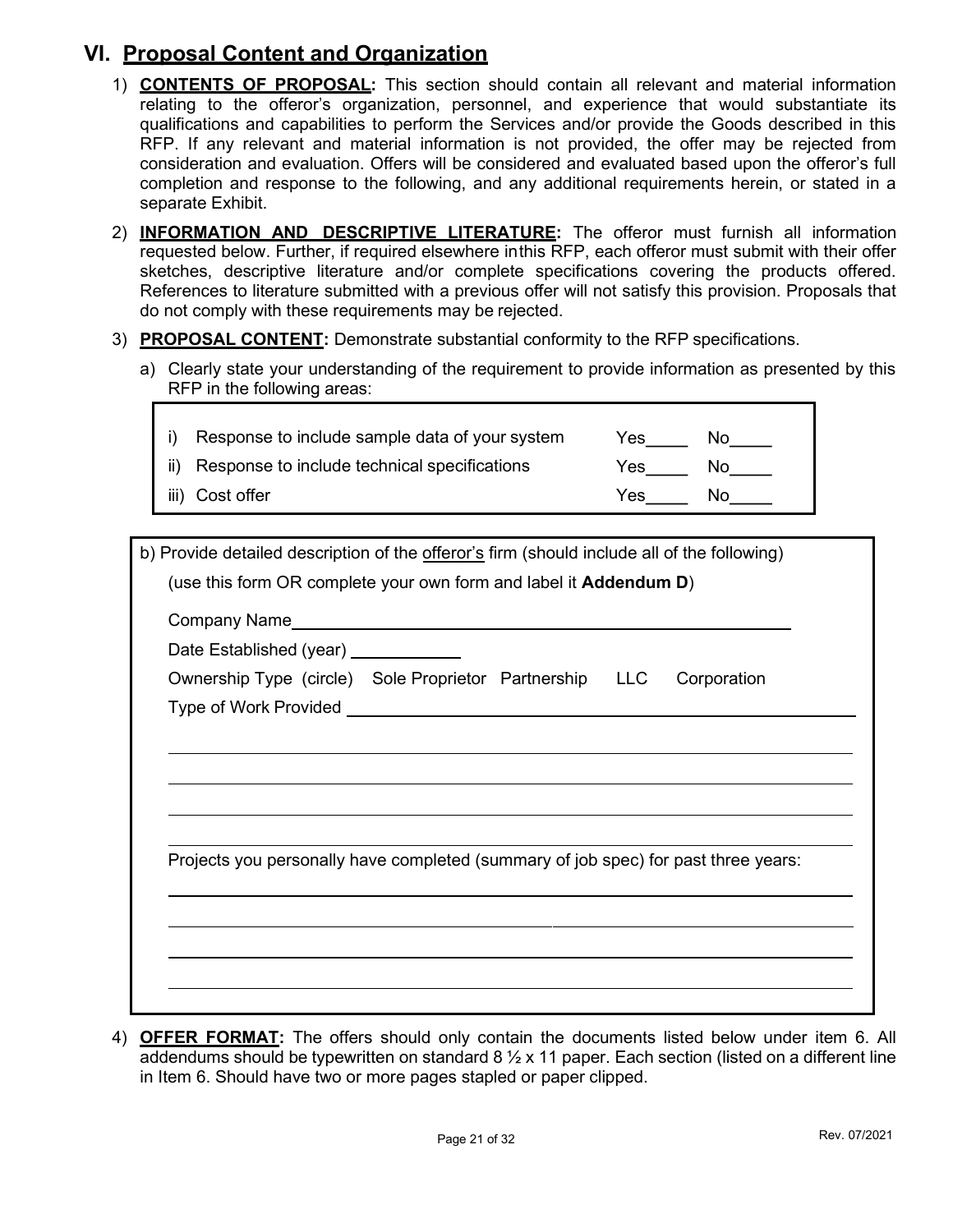- 5) **GENERAL INSTRUCTIONS:** Vendors are strongly encouraged to adhere to the following general instructions in order to bring clarity and order to the offer and subsequent evaluation process:
	- a) Elaborate offers in the form of brochures or other presentations beyond that necessary to present a complete and effective offer are not desired.
	- b) The response should be complete and comprehensive with a corresponding emphasis on being concise and clear.
- 6) **RFP RESPONSE ORGANIZATION:** The offer should be organized and indexed in the following format and should ONLY contain, the listed items in the sequence indicated.

Execution Section (page 1) Technical Proposal – Scope of Work (Addendum A) Cost Proposal Form (page 15) Other Requirements and Special Terms (pages 16-20) Proposal Content & Organization (pages 21 - 22) Addendum D – Offeror's Business Bio (send back only if completed as an Addendum) Information Technology Terms and Conditions (sign and send back pages 23-32) Other Supporting Material Including Technical System Documentation. (optional) Training and Other Materials, Samples or Examples.(optional)

7) ADHERENCE TO INSTRUCTIONS: Any offer that does not adhere to these instructions may be deemed non-responsive and rejected on that basis.

#### 8) NON-DISCRIMINATON STATEMENT:

In accordance with Federal civil rights law and U.S. Department of Agriculture (USDA) civil rights regulations and policies, the USDA, its Agencies, offices, and employees, and institutions participating in or administering USDA programs are prohibited from discriminating based on race, color, national origin, sex, disability, age, or reprisal or retaliation for prior civil rights activity in any program or activity conducted or funded by USDA.

Persons with disabilities who require alternative means of communication for program information (e.g. Braille, large print, audiotape, American Sign Language, etc.), should contact the Agency (State or local) where they applied for benefits. Individuals who are deaf, hard of hearing or have speech disabilities may contact USDA through the Federal Relay Service at (800) 877-8339. Additionally, program information may be made available in languages other than English.

To file a program complaint of discrimination, complete the USDA Program Discrimination Complaint Form, (AD-3027) found online at:

http://www.ascr.usda.gov/complaint filing cust.html, and at any USDA office, or write a letter addressed to USDA and provide in the letter all of the information requested in the form. To request a copy of the complaint form, call (866) 632-9992. Submit your completed form or letter to USDA by:

- $(1)$ mail: U.S. Department of Agriculture Office of the Assistant Secretary for Civil Rights 1400 Independence Avenue, SW Washington, D.C. 20250-9410;
- $(2)$ fax: (202) 690-7442; or
- $(3)$ email: program.intake@usda.gov.

This institution is an equal opportunity provider.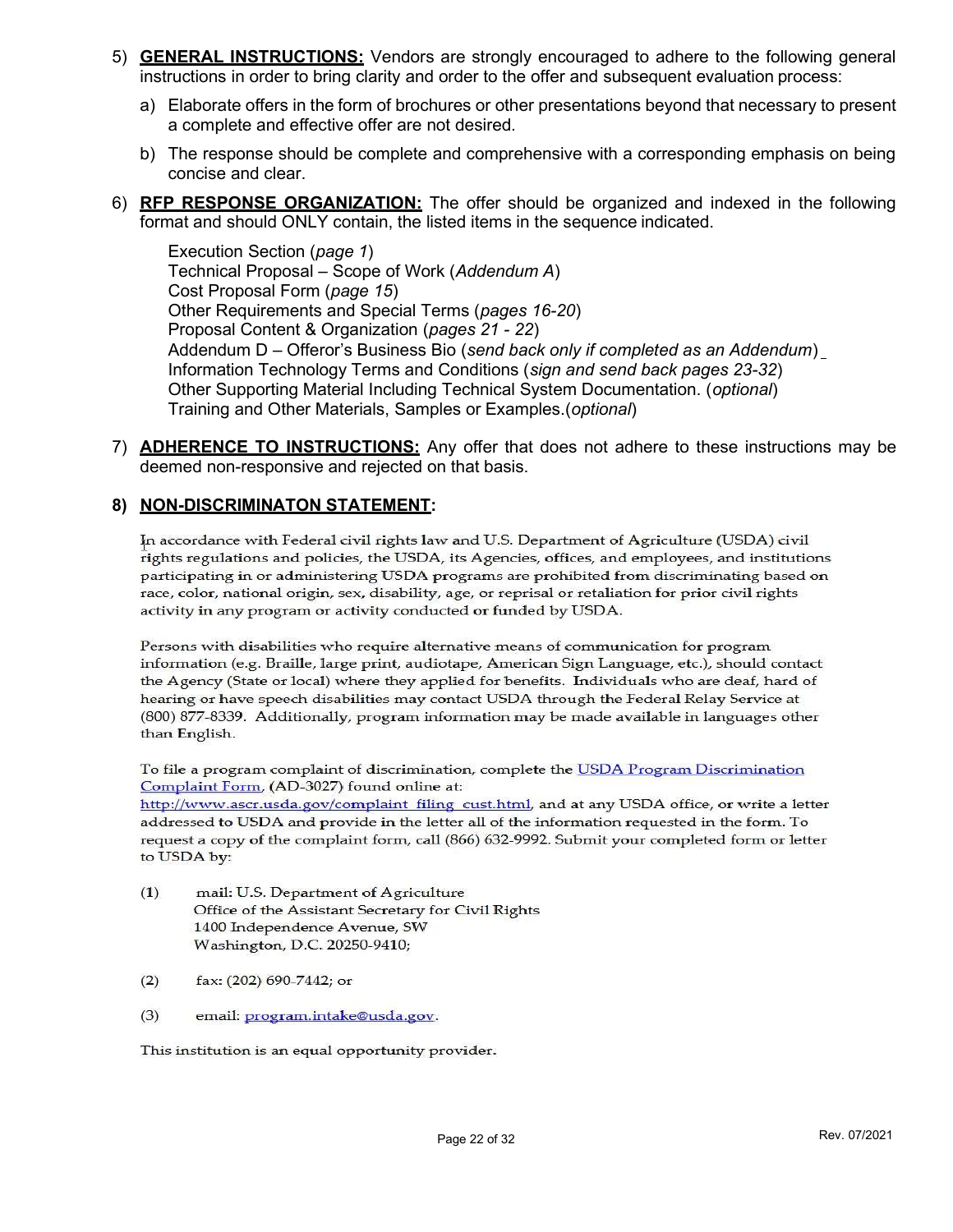# VII. Information Technology Terms and Conditions

## Section 1. General Terms and Conditions Applicable to All Purchases

1) DEFINITIONS: As used herein;

Agreement means the contract awarded pursuant to this RFP.

Deliverable/Product Warranties shall mean and include the warranties provided for products or deliverables licensed to the Agency in Section 2, Paragraph 2 of these Terms and Conditions unless superseded by a Vendor's Warranties pursuant to Vendor's License or Support Agreements.

Purchasing Agency shall mean the Agency purchasing the Goods or Services.

Services shall mean the duties and obligations undertaken by the Vendor under, and to fulfill, the specifications, requirements, terms and conditions of the Agreement.

Agency shall mean Coastal Child Nutrition Services, a contracting entity (CE) with the Texas Department of Agriculture.

- 2) **STANDARDS:** Any Deliverables shall meet all applicable state and federal requirements. Vendor will provide and maintain a quality assurance system or program that includes any Deliverables and will tender or provide to the Agency only those Deliverables that have been inspected and found to conform to the RFP specifications. All Deliverables are subject to operation, certification, testing and inspection, and any accessibility specifications.
- 3) **WARRANTIES:** Unless otherwise expressly provided, any Goods Deliverables provided by the Vendor shall be warranted for a period of 365 consecutive days after being put into service..
- 4) **SUBCONTRACTING:** The Vendor may subcontract the performance of required Services with Resources under the Agreement only with the prior written consent of the Agency contracting authority. Vendor shall provide the Agency with complete copies of any agreements made by and between Vendor and all subcontractors. The selected Vendor remains solely responsible for the performance of its subcontractors. Subcontractors, if any, shall adhere to the same standards required of the selected Vendor and the Agreement. Any contracts made by the Vendor with a subcontractor shall include an affirmative statement that the Agency is an intended third party beneficiary of the Agreement; that the subcontractor has no agreement with the Agency; and that the Agency shall be indemnified by the Vendor for any claim presented by the subcontractor. Notwithstanding any other term herein, Vendor shall timely exercise its contractual remedies against any non-performing subcontractor and, when appropriate, substitute another subcontractor.
- 5) TRAVEL EXPENSES: All travel expenses should be included in the Vendor's proposed Unit Rate. In the event that the Vendor, upon specific request in writing to the Agency, is deemed eligible to be reimbursed for travel expenses arising under the performance of the Agreement, reimbursement will be at the Agency's current per diem rates. Vendor agrees to use the lowest available airfare not requiring a weekend stay and to use the lowest available rate for rental vehicles. All Vendor incurred travel expenses shall be billed on a monthly basis, shall be supported by receipt and shall be paid by the Agency within thirty (30) days after invoice approval. Travel expenses exceeding the foregoing rates shall not be paid by the Agency. The Agency will reimburse travel allowances only for days on which the Vendor is required to be in Texas performing Services under the Agreement.
- 6) **GOVERNMENTAL RESTRICTIONS:** In the event any restrictions are imposed by governmental requirements that necessitate alteration of the material, quality, workmanship, or performance of the Deliverables offered prior to delivery thereof, the Vendor shall provide written notification of the necessary alteration(s) to the Agency's Site Operations Officer. The Agency reserves the right to accept any such alterations, including any price adjustments occasioned thereby, or to cancel the Agreement. The Agency may advise Vendor of any restrictions or changes in specifications required by Texas law, rule or regulatory authority that require compliance by the Agency. In such event, Vendor shall use its best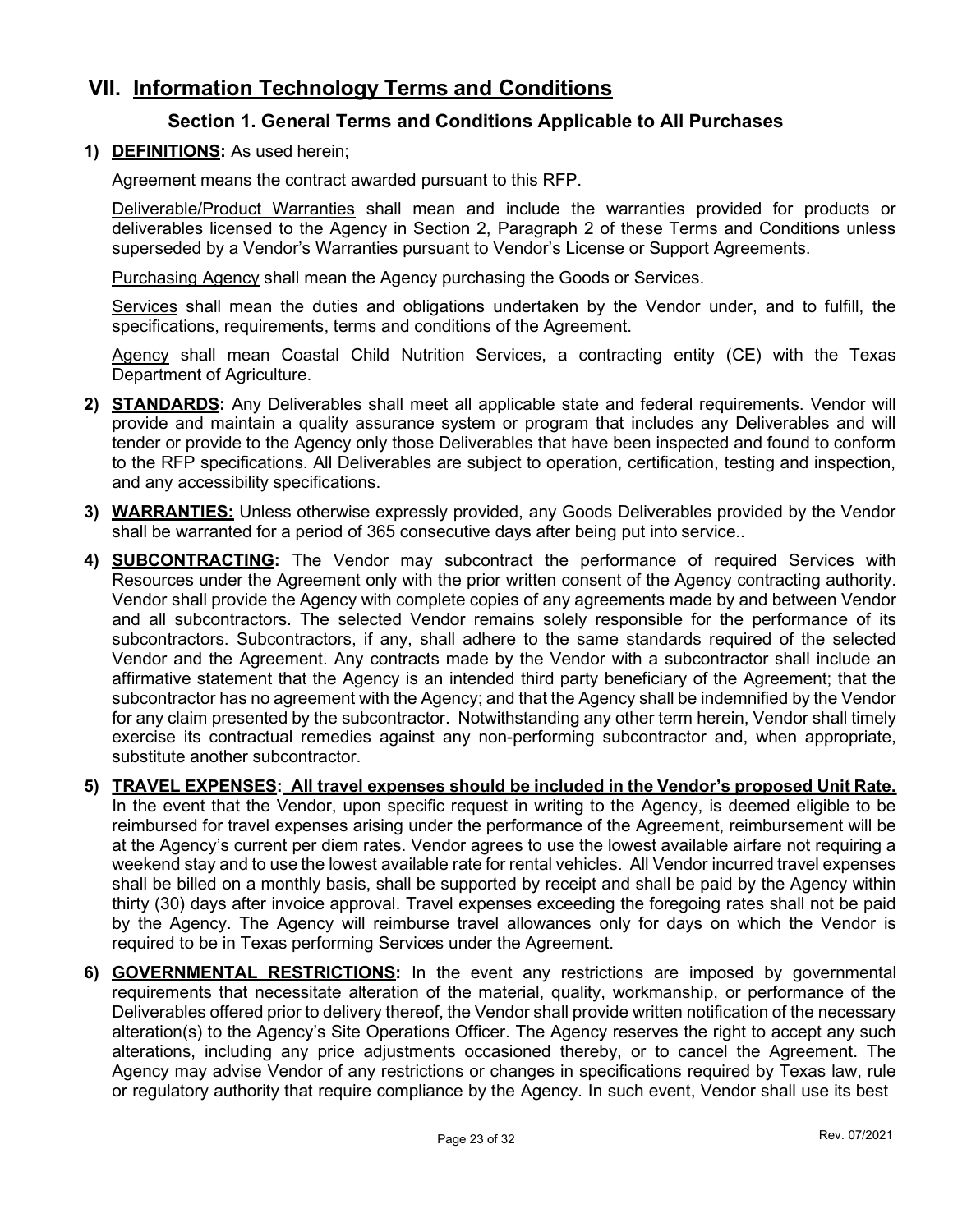efforts to comply with the required restrictions or changes. If compliance cannot be achieved by the date specified by the Agency, the Agency may terminate the Agreement and compensate Vendor for sums then due under the Agreement.

- 7) PROHIBITION AGAINST CONTINGENT FEES AND GRATUITIES: Vendor warrants that it has not paid, and agrees not to pay, any bonus, commission, fee, or gratuity to any employee or official of the Agency for the purpose of obtaining any Contract or award issued by the Agency. Vendor further warrants that no commission or other payment has been or will be received from or paid to any third party contingent on the award of any Contract by the Agency, except as shall have been expressly communicated to the Agency Site Operations Officer in writing prior to acceptance of the Agreement or award in question. Each individual signing below warrants that he or she is duly authorized by their respective Party to sign the Agreement and bind the Party to the terms and conditions of this RFP. Contract for future award of compensation as an inducement or consideration for making the Agreement. Subsequent discovery by the Agency of non-compliance with these provisions shall constitute sufficient cause for immediate termination of all outstanding contracts. Violations of this provision may result in debarment of the Vendor(s) as permitted by any state or federal law covering debarment.
- 8) **AVAILABILITY OF FUNDS:** Any and all payments to Vendor are expressly contingent upon and subject to the appropriation, allocation and availability of funds to the Agency for the purposes set forth in the Agreement. If the Agreement or any Purchase Order issued hereunder is funded in whole or in part by federal funds, the Agency's performance and payment shall be subject to and contingent upon the continuing availability of said federal funds for the purposes of the Agreement or Purchase Order. If the term of the Agreement extends into fiscal years subsequent to that in which it is approved, such continuation of the Agreement is expressly contingent upon the appropriation, allocation and availability of funds for the purposes set forth in this RFP. If funds to effect payment are not available, the Agency will provide written notification to Vendor. If the Agreement is terminated under this paragraph, Vendor agrees to take back any affected Deliverables and software not yet delivered under the Agreement, terminate any Services supplied to the Agency under the Agreement, and relieve the Agency of any further obligation thereof. The Agency shall remit payment for Deliverables and Services accepted prior to the date of the aforesaid notice in conformance with the payment terms.
- 9) ACCEPTANCE CRITERIA: The Agency shall have the obligation to notify Vendor, in writing ten calendar days following provision, performance (under a provided milestone or otherwise as agreed) or delivery of any Services or other Deliverables described in the Agreement that are not acceptable. The notice shall specify in reasonable detail the reason(s) a given Deliverable is unacceptable. Acceptance by the Agency shall not be unreasonably withheld; but may be conditioned or delayed as required for installation and/or testing of Deliverables. Final acceptance is expressly conditioned upon completion of any applicable inspection and testing procedures. Should a Deliverable fail to meet any specifications or acceptance criteria, the Agency may exercise any and all rights hereunder. Deliverables discovered to be defective or failing to conform to the specifications may be rejected upon initial inspection or at any later time if the defects or errors contained in the Deliverables or non-compliance with the specifications were not reasonably ascertainable upon initial inspection. If the Vendor fails to promptly cure or correct the defect or replace or re-perform the Deliverables, the Agency reserves the right to cancel the Purchase Order, contract with a different Vendor, and to invoice the original Vendor for any differential in price over the original Contract price.
- 10) **PAYMENT TERMS:** Monthly Payment terms are Net 15 days after receipt of correct invoice after the completion of each claim month of the agreement period. All vendor fees for Goods and Services provided to Agency must be in the form of a site use fee, prorated into 12 monthly installments per site. No additional charges (licensing, maintenance, and set up fees) from vendor will be permitted under this RFP. Upon Vendor's written request of not less than thirty (30) days and approval by the Agency, the Agency may:
	- a) Forward the Vendor's payment check(s) directly to any person or entity designated by the Vendor, or
	- b) Include any person or entity designated in writing by Vendor as a joint payee on the Vendor's payment check(s); however, in no event shall such approval and action obligate the Agency to anyone other than the Vendor and the Vendor shall remain responsible for fulfillment of all Contract obligations.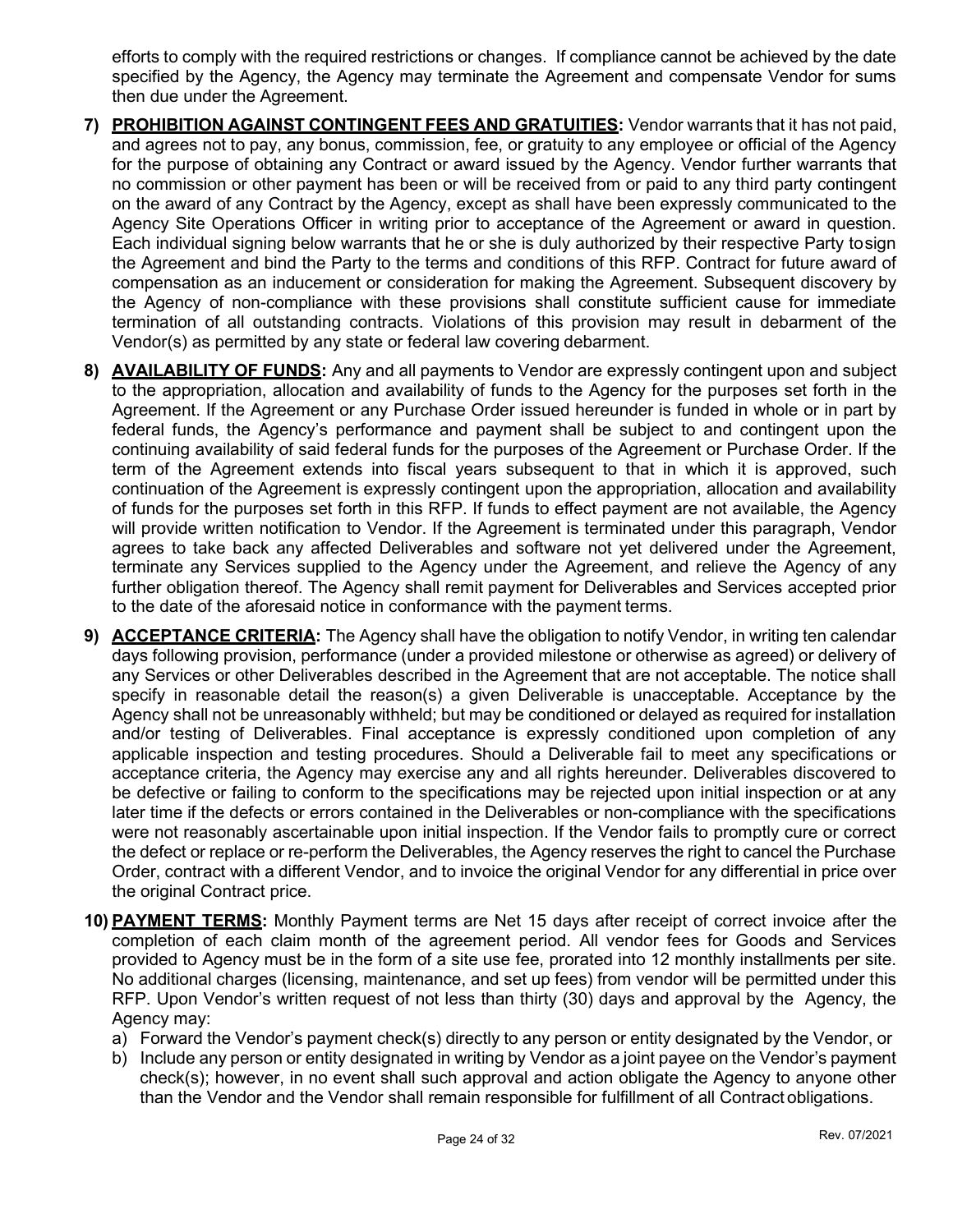- 11) **EQUAL EMPLOYMENT OPPORTUNITY:** Vendor shall comply with all Federal and State requirements concerning fair employment and employment of the disabled, and concerning the treatment of all employees without regard to discrimination by reason of race, color, religion, sex, national origin or physical disability.
- 12) **ADVERTISING/PRESS RELEASE:** The Vendor shall not publicly disseminate any information concerning the Agreement without prior written approval from the Agency.
- 13) LATE DELIVERY: Vendor shall advise the Agency contact person or office immediately upon determining that any Deliverable will not, or may not, be delivered or performed at the time or place specified. Together with such notice, Vendor shall state the projected delivery time and date. In the event the delay projected by Vendor is unsatisfactory, the Agency shall so advise Vendor and may proceed to procure the particular substitute Services or other Deliverables.
- 14) **ASSIGNMENT:** Vendor may not assign the Agreement or its obligations hereunder except as permitted by Agency.. Vendor shall provide reasonable notice of not less than thirty (30) days prior to any consolidation, acquisition, or merger. Any assignee shall affirm the Agreement attorning and agreeing to the terms and conditions agreed, and that Vendor shall affirm that the assignee is fully capable of performing all obligations of Vendor under the Agreement.
- 15) DISPUTE RESOLUTION: The parties agree that it is in their mutual interest to resolve disputes informally. A claim by the Vendor shall be submitted in writing to the Agency Contract Administrator for decision. A claim by the Agency shall be submitted in writing to the Vendor's Contract Administrator for decision. The Parties shall negotiate in good faith and use all reasonable efforts to resolve such dispute(s). During the time the Parties are attempting to resolve any dispute, each shall proceed diligently to perform their respective duties and responsibilities under the Agreement. If a dispute cannot be resolved between the Parties within thirty (30) days after delivery of notice, either Party may elect to exercise any other remedies available under the Agreement, or at law. This term shall not constitute an agreement by either party to mediate or arbitrate any dispute.
- 16) CONFIDENTIALITY: The Agency may maintain the confidentiality of certain types of information. Such information may include trade secrets and other information exempted from the Public Records Act. Vendor may designate appropriate portions of its response as confidential, consistent with and to the extent permitted under the Statutes and Rules set forth above, by marking the top and bottom of pages containing confidential information with a legend in boldface type "CONFIDENTIAL". By so marking any page, the Vendor warrants that it has formed a good faith opinion, having received such necessary or proper review by counsel and other knowledgeable advisors that the portions marked confidential meet the requirements of the Rules and Statutes set forth above. However, under no circumstances shall price information be designated as confidential. The Agency may serve as custodian of Vendor's confidential information and not as an arbiter of claims against Vendor's assertion of confidentiality. If an action is brought to compel the Agency to disclose information marked confidential, the Vendor agrees that it will intervene in the action through its counsel and participate in defending the Agency, including any public official(s) or public employee(s). The Vendor agrees that it shall hold the Agency and any official(s) and individual(s) harmless from any and all damages, costs, and attorneys' fees awarded against the Agency in the action. The Agency agrees to promptly notify the Vendor in writing of any action seeking to compel the disclosure of Vendor's confidential information. The Agency shall have the right, at its option and expense, to participate in the defense of the action through its counsel. The Agency shall have no liability to Vendor with respect to the disclosure of Vendor's confidential information ordered by a court of competent jurisdiction or other applicable law.
	- a) Care of Information: Vendor agrees to use commercial best efforts to safeguard and protect any data, documents, files, and other materials received from the Agency during performance of any contractual obligation from loss, destruction or erasure. Vendor agrees to abide by all facilities and security requirements and policies of the agency where work is to be performed. Any Vendor personnel shall abide by such facilities and security requirements and shall agree to be bound by the terms and conditions of the Agreement.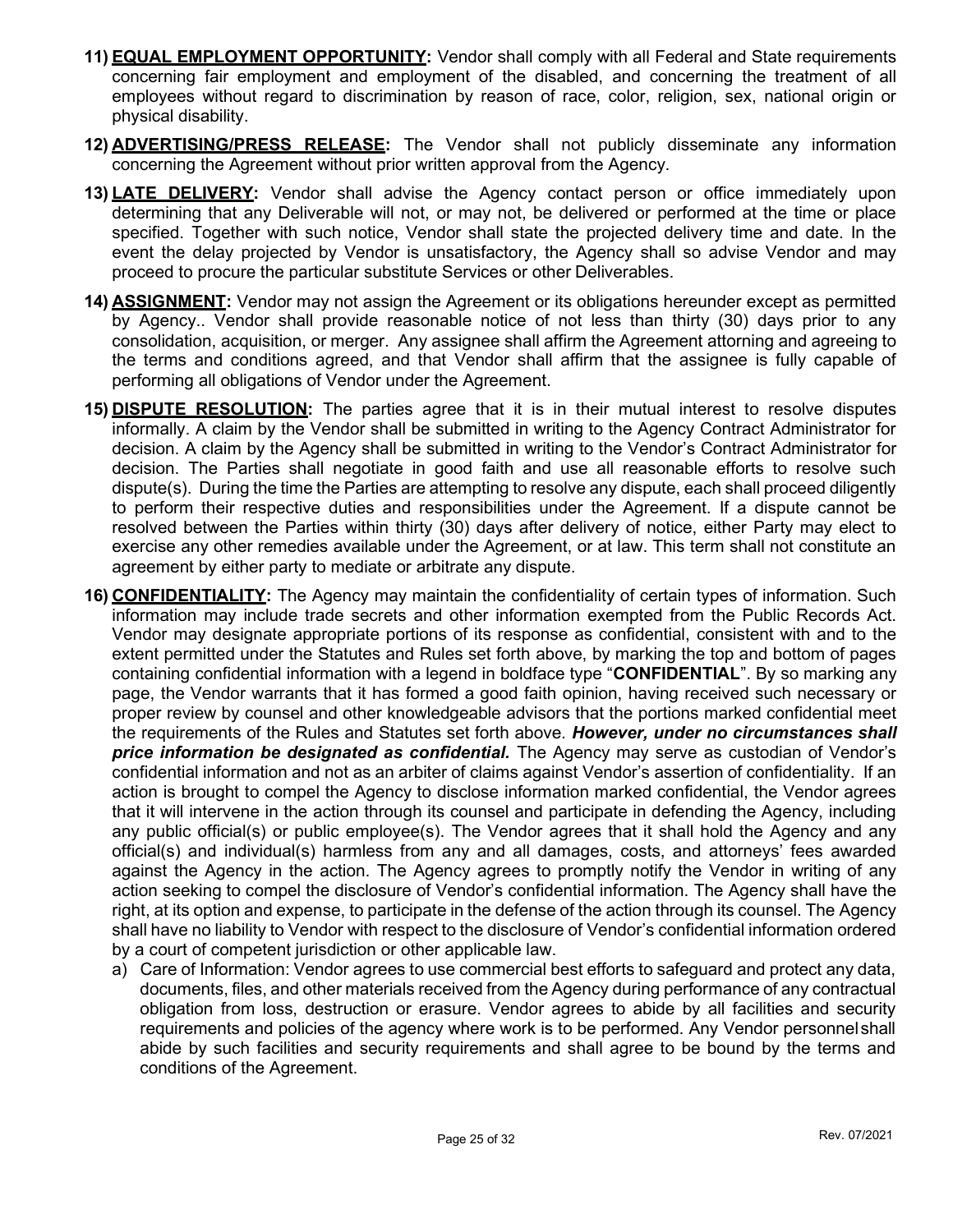- b) Vendor warrants that all its employees and any approved third party Vendors or subcontractors are subject to a non-disclosure and confidentiality agreement enforceable in Texas. Vendor will, upon request of the Agency, verify and produce true copies of any such agreements. Production of such agreements by Vendor may be made subject to applicable confidentiality, non-disclosure or privacy laws; provided that Vendor produces satisfactory evidence supporting exclusion of such agreements from disclosure. The Agency may, in its sole discretion, provide a non-disclosure and confidentiality agreement satisfactory to the Agency for Vendor's execution. The Agency may exercise its rights under this subparagraph as necessary or proper, in its discretion, to comply with applicable security regulations or statutes including, but not limited to 26 USC 6103 and IRS Publication 1075, (Tax Information Security Guidelines for Federal, State, and Local Agencies), HIPAA, 42 USC 1320(d) (Health Insurance Portability and Accountability Act), any implementing regulations in the Code of Federal Regulations, and any future regulations imposed upon the Department of Information Technology pursuant to future statutory or regulatory requirements.
- c) Nondisclosure: Vendor agrees and specifically warrants that it, its officers, directors, principals and employees, and any subcontractors, shall hold all information received during performance of the Agreement in the strictest confidence and shall not disclose the same to any third party without the express written approval of the Agency.
- d) The Vendor shall protect the confidentiality of all information, data, instruments, studies, reports, records and other materials provided to it by the Agency or maintained or created in accordance with this Agreement. No such information, data, instruments, studies, reports, records and other materials in the possession of Vendor shall be disclosed in any form without the prior written consent of the Agency. The Vendor will have written policies governing access to and duplication and dissemination of all such information, data, instruments, studies, reports, records and other materials.
- e) All project materials, including software, data, and documentation created during the performance or provision of Services hereunder that are not licensed to the Agency or are not proprietary to the Vendor must be kept confidential or returned to the Agency, or destroyed. Proprietary Vendor materials shall be identified to the Agency by Vendor prior to use or provision of Services hereunder and shall remain the property of the Vendor. Derivative works of any Vendor proprietary materials prepared or created during the performance of provision of Services hereunder shall be subject to a perpetual, royalty free, nonexclusive license to the Agency.
- 17) DEFAULT: In the event Services or other Deliverable furnished or performed by the Vendor during performance of any Contract term fail to conform to any material requirement(s) of the Contract specifications, notice of the failure is provided by the Agency and if the failure is not cured within ten(10) days, or Vendor fails to meet the requirements of Paragraph 9) herein, the Agency may cancel the contract. Default may be cause for debarment.. The rights and remedies of the Agency provided above shall not be exclusive and are in addition to any other rights and remedies provided by law or under the Contract.
	- a) If Vendor fails to deliver or provide correct Services or other Deliverables within the time required by the Agreement, the Agency shall provide written notice of said failure to Vendor, and by such notice require performance assurance measures. Vendor is responsible for the delays resulting from its failure to deliver or provide Services or other Deliverables.
	- b) Should the Agency fail to perform any of its obligations upon which Vendor's performance is conditioned, Vendor shall not be in default for any delay, cost increase or other consequences resulting from the Agency's failure. Vendor will use reasonable efforts to mitigate delays, costs or expenses arising from assumptions in the Vendor's offer documents that prove erroneous or are otherwise invalid. Any deadline that is affected by any such failure in assumptions or performance by the Agency shall be extended by an amount of time reasonably necessary to compensate for the effect of such failure.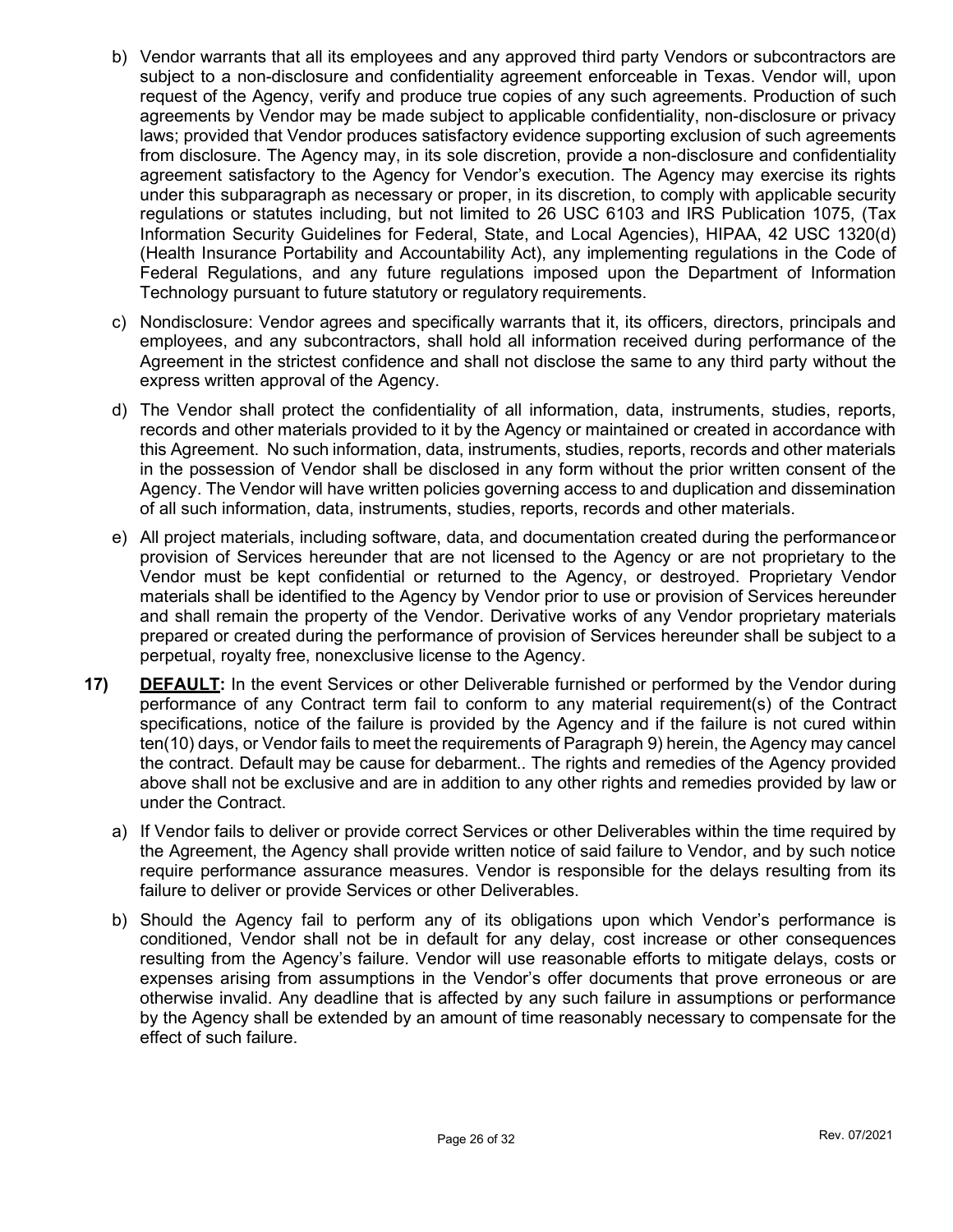- c) Vendor shall provide a plan to cure any delay or default if requested by the Agency. The plan shall state the nature of the delay or default, the time required for cure, any mitigating factors causing or tending to cause the delay or default, and such other information as the Vendor may deem necessary or proper to provide.
- d) If the prescribed acceptance testing stated in the Solicitation Documents is not completed successfully, the Agency may request substitute Software, cancel the portion of the Contract that relates to the unaccepted Software, or continue the acceptance testing with or without the assistance of Vendor. These options shall remain in effect until such time as the testing is successful or the expiration of any time specified for completion of the testing. If the testing is not completed after exercise of any of the Agency's options, the Agency may cancel any portion of the contract related to the failed Software and take action to procure substitute software. If the failed software (or the substituted software) is an integral and critical part of the proper completion of the work for which the Deliverables identified in the solicitation documents or statement of work were acquired, the Agency may terminate the entire contract.
- 18) WAIVER OF DEFAULT: Waiver by either party of any default or breach by the other Party shall not be deemed a waiver of any subsequent default or breach and shall not be construed to be a modification of the terms of the Agreement, unless so stated in writing and signed by authorized representatives of the Agency and the Vendor, and made as an amendment to the Agreement pursuant to Paragraph 40) herein below.
- 19) TERMINATION: Any notice or termination made under the Agreement shall be transmitted via US Mail, Certified Return Receipt Requested. The period of notice for termination shall begin on the day the return receipt is signed and dated.
	- a) The parties may mutually terminate the Agreement by written agreement at any time.
	- b) The Agency may terminate the Agreement, in whole or in part, pursuant to Paragraph 19), or pursuant to the Special Terms and Conditions in the Solicitation Documents, if any, or for any of the following:
		- i) Termination for Cause: In the event any Goods, software, or service furnished by the Vendor during performance of any Contract term fails to conform to any material requirement of the Contract, and the failure is not cured within the specified time after providing written notice thereof to Vendor, the Agency may cancel and procure the articles or Services from other sources; holding Vendor liable for any excess costs occasioned thereby, subject only to the limitations provided in Paragraphs 22) and 23) herein. The rights and remedies of the Agency provided above shall not be exclusive and are in addition to any other rights and remedies provided by law or under the Contract. Vendor shall not be relieved of liability to the Agency for damages sustained by the Agency arising from Vendor's breach of the Agreement; and the Agency may, in its discretion, withhold any payment due as a setoff until such time as the damages are finally determined or as agreed by the parties. Voluntary or involuntary Bankruptcy or receivership by Vendor shall be cause for termination.

## 20) LIMITATION OF VENDOR'S LIABILITY:

a) Where Deliverables are under the Agency's exclusive management and control, the Vendor shall not be liable for direct damages caused by the Agency's failure to fulfill any Agency responsibilities of assuring the proper use, management and supervision of the Deliverables and programs, audit controls, operating methods, office procedures, or for establishing all proper checkpoints necessary for the Agency's intended use of the Deliverables. Vendor shall not be responsible for any damages that arise from (i) misuse or modification of Vendor's Software by or on behalf of the Agency, (ii) the Agency's failure to use corrections or enhancements made available by Vendor, (iii) the quality or integrity of data from other automated or manual systems with which the Vendor's Software interfaces, (iv) errors in or changes to third party software or hardware implemented by the Agency or a third party (including the vendors of such software or hardware) that is not a subcontractor of Vendor or that is not supported by the Deliverables, or (vi) the operation or use of the Vendor's Software not in accordance with the operating procedures developed for the Vendor's Software or otherwise in a manner not contemplated by this Agreement.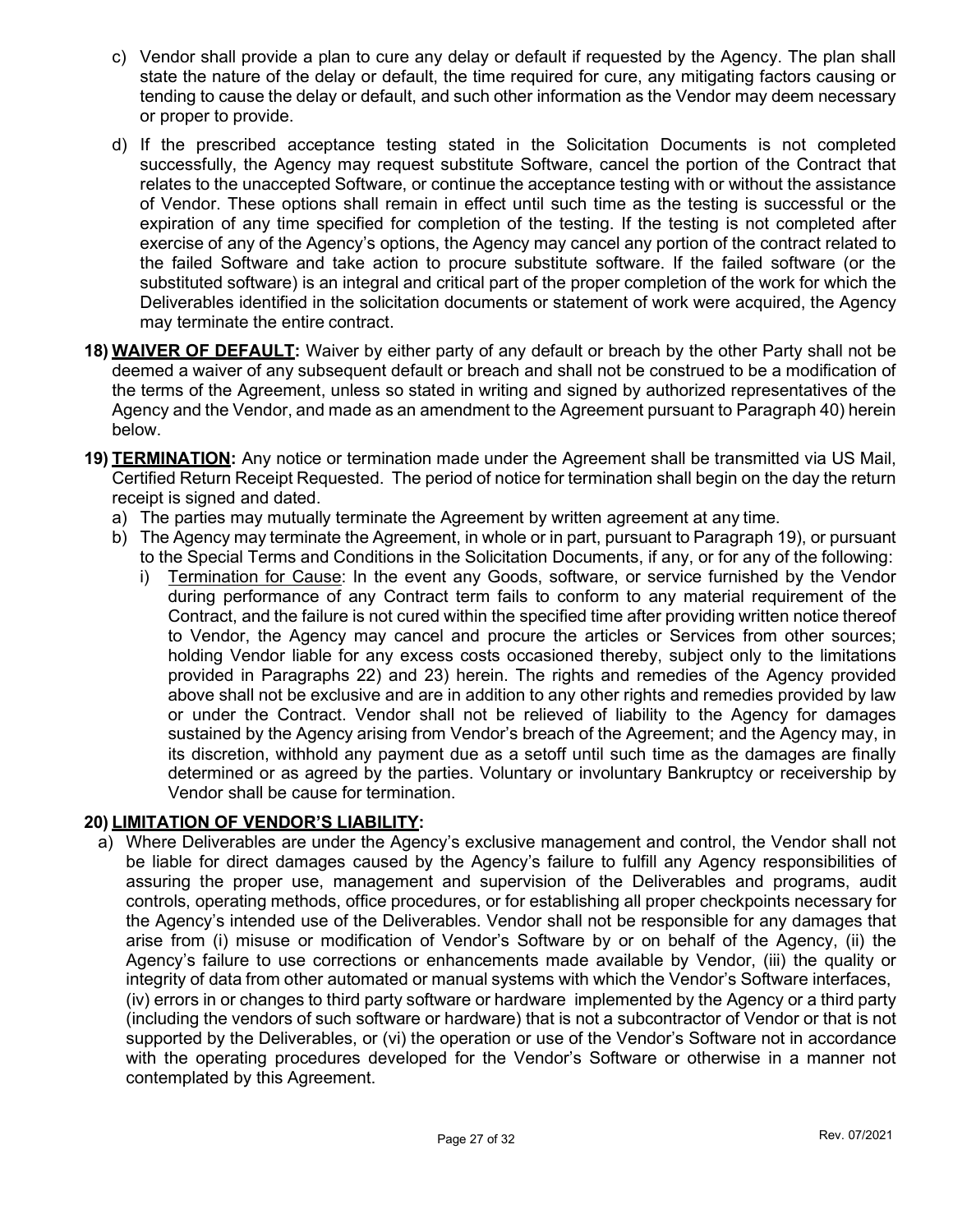- b) The Vendor's liability for damages to the Agency arising under the contract shall be limited to two times the value of the Contract.
- c) The foregoing limitation of liability shall not apply to claims covered by other specific provisions including but not limited to Service Level Agreement or Deliverable/Product Warranties pursuant to Section II, 2) of these Terms and Conditions, or to claims for injury to persons or damage to tangible personal property, gross negligence or willful or wanton conduct. This limitation of liability does not apply to contributions among joint tortfeasors, the receipt of court costs or attorney's fees that might be awarded by a court in addition to damages after litigation based on the Agreement. For avoidance of doubt, the Parties agree that the Service Level Agreement and Deliverable/Product Warranty Terms in the Contract are intended to provide the sole and exclusive remedies available to the Agency under the Contract for the Vendor's failure to comply with the requirements stated therein.
- 21) TIME IS OF THE ESSENCE: Time is of the essence in the performance of the Agreement.
- 22) DATE AND TIME WARRANTY: The Vendor warrants that any Deliverable, whether Services, hardware, firmware, middleware, custom or commercial software, or internal components, subroutines, and interface therein which performs, modifies or affects any date and/or time data recognition function, calculation, or sequencing, will still enable the modified function to perform accurate date/time data and leap year calculations. This warranty shall survive termination or expiration of the Contract.
- 23) INDEPENDENT CONTRACTORS: Vendor and its employees, officers and executives, and subcontractors, if any, shall be independent Vendors and not employees or agents of the Agency. The Agreement shall not operate as a joint venture, partnership, trust, agency or any other similar business relationship.
- 24) **TRANSPORTATION:** Transportation of any tangible Deliverables shall be FOB Destination; unless otherwise specified in the solicitation document or purchase order. Freight, handling, hazardous material charges, and distribution and installation charges shall be included in the total price of each item. Any additional charges shall not be honored for payment unless authorized in writing by the Purchasing Agency. In cases where parties, other than the Vendor ship materials against this order, the shipper must be instructed to show the purchase order number on all packages and shipping manifests to ensure proper identification and payment of invoices. A complete packing list must accompany each shipment.
- 25) NOTICES: Any notices required under the Agreement should be delivered to the Contract Administrator for each party. Unless otherwise specified in the Solicitation Documents, any notices shall be delivered in writing by U.S. Mail, Commercial Courier or by hand.
- 26) **TITLES AND HEADINGS:** Titles and Headings in the Agreement are used for convenience only and do not define, limit or proscribe the language of terms identified by such Titles and Headings.
- 27) **AMENDMENT:** The Agreement may not be amended orally or by performance. Any amendment must be made in written form and signed by duly authorized representatives of the Agency and Vendor in conformance with Paragraph 36) herein.
- 28) TAXES: Agency is exempt from sales tax. Agency may have additional exemptions or exclusions for federal or state taxes. Evidence of such additional exemptions or exclusions may be provided to Vendor by Agency, as applicable, during the term of the Agreement.

#### 29) GOVERNING LAWS, JURISDICTION, AND VENUE:

a) The Agreement is made under and shall be governed and construed in accordance with the laws of the State of Texas and applicable Administrative Rules. The place of the Agreement or purchase order, its situs and forum, shall be Harris County, Spring, Texas. where all matters, whether sounding in Contract or in tort, relating to its validity, construction, interpretation and enforcement shall be determined. Vendor agrees and submits, solely for matters relating to the Agreement, to the jurisdiction of the courts of the State of Texas, and stipulates that Harris County shall be the proper venue for all matters.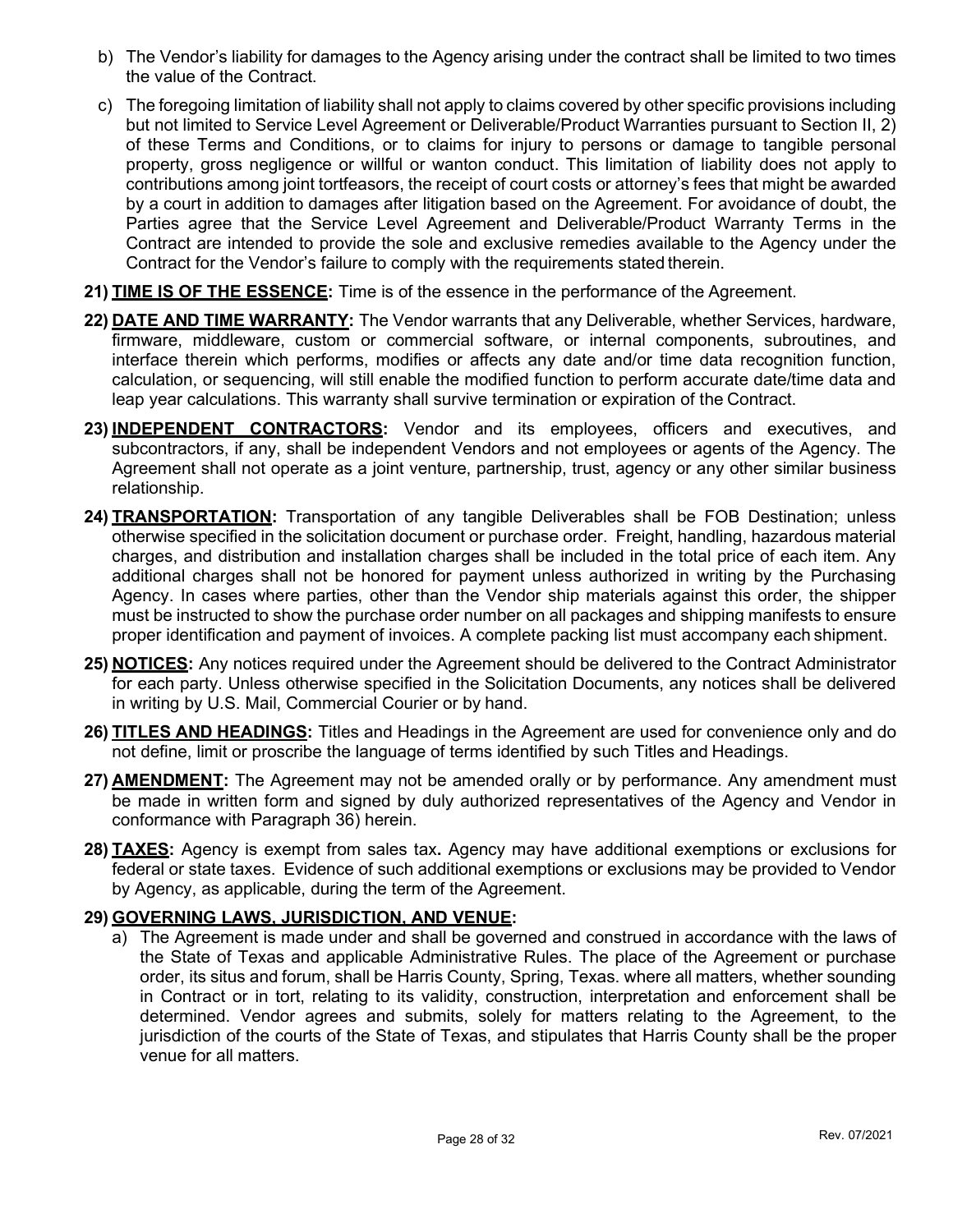- b) Except to the extent the provisions of the Contract are clearly inconsistent therewith, the applicable provisions of the Uniform Commercial Code as modified and adopted in Texas shall govern the Agreement. To the extent the Contract entails both the supply of "Goods" and "Services," such shall be deemed "Goods" within the meaning of the Uniform Commercial Code, except when deeming such Services as "Goods" would result in a clearly unreasonable interpretation.
- 30) FORCE MAJEURE: Neither party shall be deemed to be in default of its obligations hereunder if and so long as it is prevented from performing such obligations as a result of events beyond its reasonable control, including without limitation, fire, power failures, any act of war, hostile foreign action, nuclear explosion, riot, strikes or failures or refusals to perform under subcontracts, civil insurrection, earthquake, hurricane, tornado, or other catastrophic natural event or act of God.
- 31) COMPLIANCE WITH LAWS: The Vendor shall comply with all laws, ordinances, codes, rules, regulations, and licensing requirements that are applicable to the conduct of its business, including those of federal, state, and local agencies having jurisdiction and/or authority.
- 32) **SEVERABILITY:** In the event that a court of competent jurisdiction holds that a provision or requirement of the Agreement violates any applicable law, each such provision or requirement shall be enforced only to the extent it is not in violation of law or is not otherwise unenforceable and all other provisions and requirements of the Agreement shall remain in full force and effect. All promises, requirement, terms, conditions, provisions, representations, guarantees and warranties contained herein shall survive the expiration or termination date unless specifically provided otherwise herein, or unless superseded by applicable federal or State statute, including statutes of repose or limitation.
- 33) CHANGES: The Agreement and subsequent purchase order(s) is awarded subject to the provision of the specified Services and the shipment or provision of other Deliverables as specified herein. Any changes made to the Agreement or purchase order proposed by the Vendor are hereby rejected unless accepted in writing by the Agency. The Agency shall not be responsible for Services or other Deliverables delivered without a purchase order from the Agency.
- 34) FEDERAL INTELLECTUAL PROPERTY BANKRUPTCY PROTECTION ACT: The Parties agree that the Agency shall be entitled to all rights and benefits of the Federal Intellectual Property Bankruptcy Protection Act, Public Law 100-506, codified at 11 U.S.C. 365(n), and any amendments thereto.

## Section 2: Terms and Conditions Applicable to Information Technology Goods and Services

1) SOFTWARE LICENSE FOR HARDWARE, EMBEDDED SOFTWARE AND FIRMWARE: Deliverables comprising Goods, equipment or products (hardware) may contain software for internal operation, or as embedded software or firmware that is generally not sold or licensed as a severable software product. Software may be included within the hardware at or prior to delivery. Such software is proprietary, copyrighted, and may also contain valuable trade secrets and may be protected by patents. Vendor grants the Agency a license to use the Code (or any replacement provided) on, or in conjunction with, only the Deliverables purchased, or with any system identified in the solicitation documents. The Agency shall have a worldwide, nonexclusive, non-sublicensable license to use such software and/or documentation for its internal use. The Agency may make and install copies of the software to support the authorized level of use. Provided, however that if the hardware is inoperable, the software may be copied for temporary use on other hardware. The Agency shall promptly affix to any such copy the same proprietary and copyright notices affixed to the original. The Agency may make one copy of the software for archival, back-up or disaster recovery purposes. The license set forth in this Paragraph shall terminate immediately upon the Agency's discontinuance of the use of all equipment on which the software is installed. The software may be transferred to another party only with the transfer of the hardware. If the hardware is transferred, the Agency shall i) destroy all software copies made by the Agency, ii) deliver the original or any replacement copies of the software to the transferee, and iii) notify the transferee that title and ownership of the software and the applicable patent, trademark, copyright, and other intellectual property rights shall remain with Vendor, or Vendor's licensors. The Agency shall not disassemble,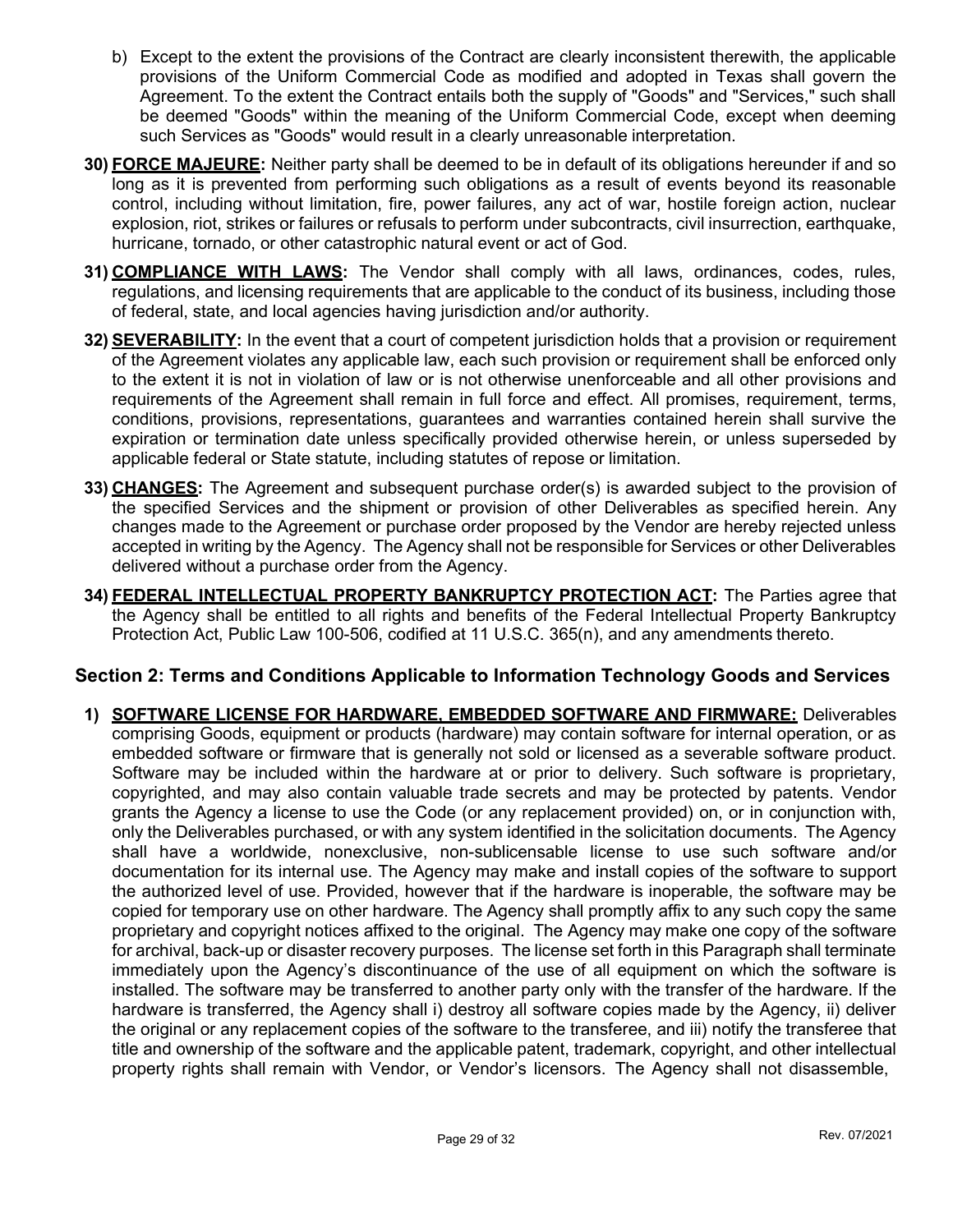decompile, reverse engineer, modify, or prepare derivative works of the embedded software, unless permitted under the solicitation documents.

- 2) LICENSE GRANT FOR APPLICATION SOFTWARE, (COTS): This paragraph recites the scope of license granted, if not superseded by a mutually agreed and separate licensing agreement, as follows:
	- a) Vendor grants to the Agency and lawful clients a non-exclusive, non-transferable and nonsublicensable license to use, in object code format, Vendor's software identified in the solicitation documents, Vendor's Statement of Work (SOW), or an Exhibit thereto executed by the parties ("Software"), subject to the restrictions set forth therein, such as the authorized computer system, the data source type(s), the number of target instance(s) and the installation site. Use of the Software shall be limited to the data processing and computing needs of the Agency and lawful clients. This license shall be for the term of the contract, unless terminated as provided herein. The Agency agrees not to distribute, sell, sublicense or otherwise transfer copies of the Software or any portion thereof.
	- b) Vendor shall provide all encryption or identification codes or authorizations that are necessary or proper for the operation of the licensed Software.
	- c) The Agency shall have the right to copy the Software, in whole or in part, for use in conducting benchmark or acceptance tests, for business recovery and disaster recovery testing or operations, for archival or emergency purposes, for back up purposes, for use in preparing derivative works if allowed by the solicitation documents or statements of work, or to replace a worn copy.
	- d) The Agency may modify non-personal Software in machine-readable form for its internal use in merging the same with other software program material. Any action hereunder shall be subject to uses described in this paragraph, the restrictions imposed by Paragraph 3), and applicable terms in the solicitation documents or statements of work.
- 3) **WARRANTY TERMS:** Notwithstanding anything in the Agreement or Exhibit hereto to the contrary, Vendor shall assign warranties for any Deliverable supplied by a third party to the Agency.
	- a) a) Vendor warrants that any Software or Deliverable will operate substantially in conformity with prevailing specifications as defined by the current standard documentation (except for minor defects or errors which are not material to the Agency) for a period of ninety (90) days from the date of acceptance ("Warranty Period"), unless otherwise specified in the Solicitation Documents. If the Software does not perform in accordance with such specifications during the Warranty Period, Vendor will use reasonable efforts to correct any deficiencies in the Software so that it will perform in accordance with or substantially in accordance with such specifications.
	- b) Vendor warrants to the best of its knowledge that:
		- i) The licensed Software and associated materials do not infringe any intellectual property rights of any third party;
		- ii) There are no actual or threatened actions arising from, or alleged under, any intellectual property rights of any third party;
		- iii) The licensed Software and associated materials do not contain any surreptitious programming codes, viruses, Trojan Horses, "back doors" or other means to facilitate or allow unauthorized access to the Agency's information systems.
		- iv) The licensed Software and associated materials do not contain any timer, counter, lock or similar device (other than security features specifically approved by Customer in the Specifications) that inhibits or in any way limits the Software's ability to operate.
	- c) UNLESS MODIFIED BY AMENDMENT OR THE SOLICITATION DOCUMENTS, THE WARRANTIES IN THIS PARAGRAPH ARE IN LIEU OF ALL OTHER WARRANTIES, EXPRESS OR IMPLIED, OR WHETHER ARISING BY COURSE OF DEALING OR PERFORMANCE, CUSTOM, USAGE IN THE TRADE OR PROFESSION OR OTHERWISE, INCLUDING, BUT NOT LIMITED TO, IMPLIED WARRANTIES OF MERCHANTABILITY AND FITNESS FOR A PARTICULAR PURPOSE, AND NO OTHER REPRESENTATIONS OR WARRANTIES HAVE FORMED THE BASIS OF THE BARGAIN HEREUNDER.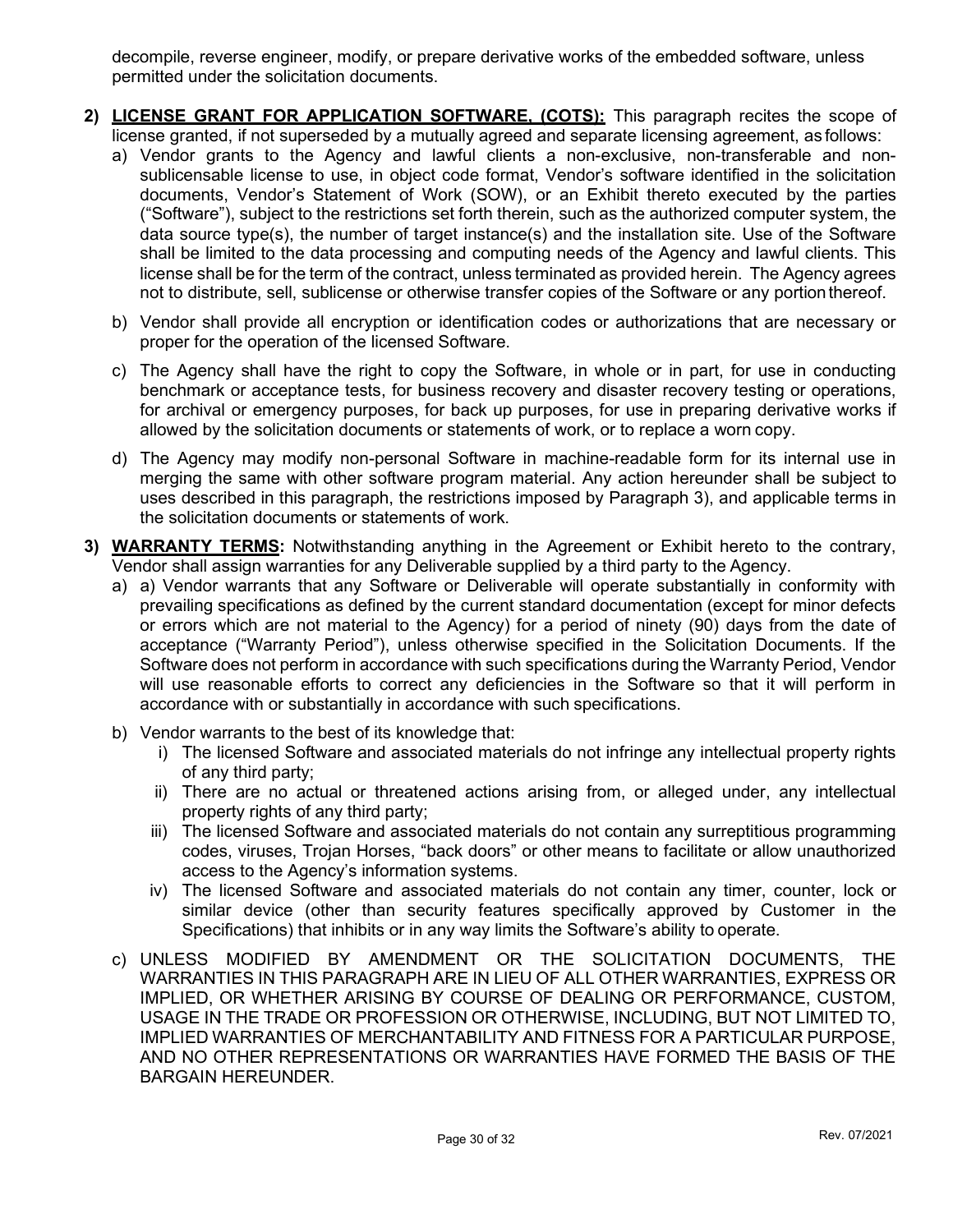#### 4) **RESTRICTIONS:** Agency's use of the Software is restricted as follows:

- a) The license granted herein is granted to the Agency. If the License Grant and License Fees are based upon the number of Users, the number of Users may be increased at any time, subject to the restrictions on the maximum number of Users specified in the solicitation documents.
- b) No right is granted hereunder to use the Software to perform Services for commercial third parties (so-called "service bureau" uses). Services provided to the Texas Department of Agriculture's F & N employees is permitted.
- c) The Agency may not copy, distribute, reproduce, use, lease, rent or allow access to the Software except as explicitly permitted under this Agreement, and Agency will not modify, adapt, translate, prepare derivative works (unless allowed by the solicitation documents or statements of work,) decompile, reverse engineer, disassemble or otherwise attempt to derive source code from the Software or any internal data files generated by the Software.
- d) Agency shall not remove, obscure or alter Vendor's copyright notice, trademarks, or other proprietary rights notices affixed to or contained within the Software.
- 5) SUPPORT OR MAINTENANCE SERVICES: All support, maintenance and license fees shall be included as part of the site use fee, prorated over a consecutive twelve month period.

## 6) PATENT, COPYRIGHT, AND TRADE SECRET PROTECTION:

- a) Vendor has created, acquired or otherwise has rights in, and may, in connection with the performance of Services for the Agency, employ, provide, create, acquire or otherwise obtain rights in various concepts, ideas, methods, methodologies, procedures, processes, know-how, techniques, models, templates and general purpose consulting and software tools, utilities and routines (collectively, the "Vendor Technology"). To the extent that any Vendor Technology is contained in any of the Deliverables including any derivative works, the Vendor hereby grants the Agency a royalty-free, fully paid, worldwide, perpetual, non-exclusive license to use such Vendor Technology in connection with the Deliverables for the Agency's purposes.
- b) Vendor shall not acquire any right, title and interest in and to the copyrights for Goods, any and all software, technical information, specifications, drawings, records, documentation, data or derivative works thereof, or other work products provided by the Agency to Vendor. The Agency hereby grants Vendor a royalty-free, fully paid, worldwide, perpetual, non-exclusive license for Vendor's internal use to non-confidential Deliverables first originated and prepared by the Vendor for delivery to the Agency.
- c) The Vendor, at its own expense, shall defend any action brought against the Agency to the extent that such action is based upon a claim that the Services or other Deliverables supplied by the Vendor, or the operation of such Deliverables pursuant to a current version of Vendor-supplied software, infringes a patent, or copyright or violates a trade secret in the United States. The Vendor shall pay those costs and damages finally awarded against the Agency in any such action; damages shall be limited as provided by Texas law. Such defense and payment shall be conditioned on the following:
	- i) That the Vendor shall be notified within a reasonable time in writing by the Agency of any such claim; and,
	- ii) That the Vendor shall have the sole control of the defense of any action on such claim and all negotiations for its settlement or compromise, provided, however, that the Agency shall have the option to participate in such action at its own expense.
- d) Should any Services or other Deliverable supplied by Vendor, or the operation thereof become, or in the Vendor's opinion are likely to become, the subject of a claim of infringement of a patent, copyright, or a trade secret in the United States, the Agency shall permit the Vendor, at its option and expense, either to procure for the Agency the right to continue using the Goods/hardware or Software, or to replace or modify the same to become non-infringing and continue to meet procurement